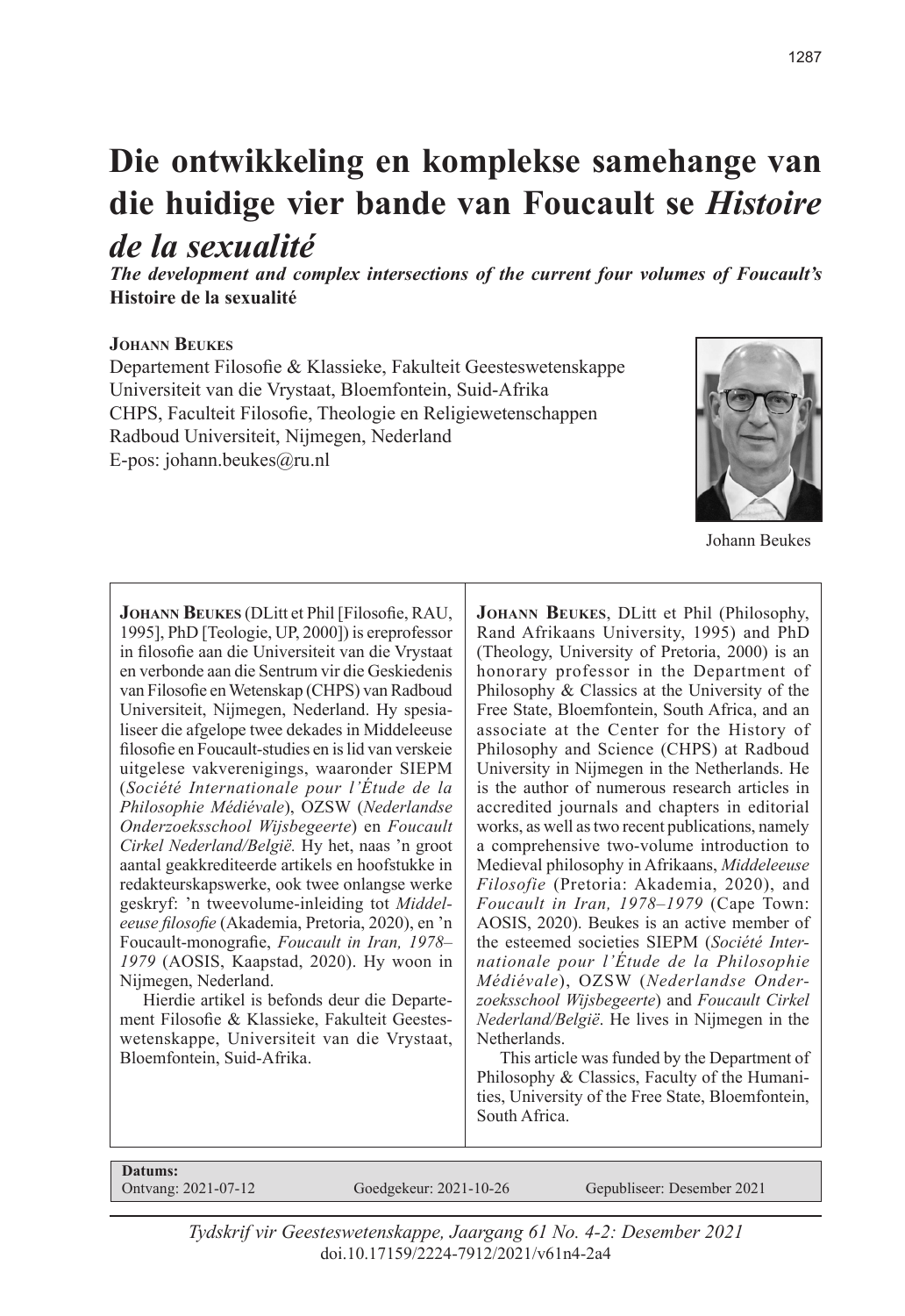## **ABSTRACT**

#### *The development and complex intersections of the current four volumes of Foucault's*  **Histoire de la sexualité**

*This article provides an accessible overview of the delicate development and complex intersections of the current four volumes of Michel Foucault's (1926–1984) history of sexuality in the series* Histoire de la sexualité. *The fourth volume in the series (*Les aveux de la chair*) was published in February 2018 by Gallimard in Paris under the editorship of Frédéric Gros. The current status in the series of* Les aveux de la chair *is explored, while this author's reservations about referring to* Les aveux de la chair *as the fourth volume in the series are discussed. Although these reservations are reviewed here in the light of the most recent developments in the Foucault scholarship, the reasons for those reservations remain unchanged: without a proper account of its idiosyncratic development, the text cannot be regarded as the fourth volume of the series, since it is an edited version of a manuscript that was based primarily on several public lectures presented at the Collège de France from 1977*  to 1981, and not on a manuscript Foucault himself finished and signed off at the publisher.

*Furthermore, only days before his death Foucault explicitly prohibited any posthumous publications of his unfinished manuscripts, unpublished lectures and related personal material. Foucault's insistence on "no posthumous publications" was respected for close to 30 years until, in 2013, those manuscripts and related material (comprising around 100 boxes and 40 000 pages of manuscript) were transferred from a bank vault to the existing Foucault archives at the Bibliothèque Nationale in Paris. Without denying the problem relating to the eventual publication of the unfinished manuscript of* Les aveux de la chair*, the prevailing consensus in the international Foucault scholarship, after three years of intensive debate, seems to be that the edited text can, for all practical purposes, now be used as the fourth volume in the series. The editing and publication of a fifth and a sixth volume are already considered feasible, probably because of the substantially drafted manuscripts of* La chair et le corps *and* La croisade des enfants*, which currently are also held in the expanded Foucault archives [NAF 28730].* 

*Finally, an overview is presented of the thematic and chronological development of the three volumes of* Histoire de la sexualité *published earlier, namely* La volonté de savoir *(read with currently available excerpts of the manuscript of* La chair et le corps*),* L'usage des plaisirs *and* Le souci de soi*, and the intersections of these three volumes with* Les aveux de la chair*. The textual development and publication history of the current four volumes are shown to be intricate: each of their origins, objectives and place in Foucault's larger oeuvre should be acknowledged to appreciate the current series as a coherent body of knowledge.* 

*However, thematically and in terms of the time of its conclusion around 1980/1 the edited and now published fourth volume in the series should rather be regarded as the second volume, and the current second (*L'usage des plaisirs*) and third (*Le souci de soi*) volumes, which were only completed and published in 1984, as the third and fourth volumes. When this is done, Foucault's development of the series (beginning with early modernity and working his way back to antiquity) becomes clearer. Also, if a fifth (probably* La chair et le corps*) and a sixth (probably* La croisade des enfants*) volume from the expanded Foucault archives were to be added to the current series of four volumes, they would, in turn, have to be placed before* Les aveux de la chair*. The numbering of the second and third volumes in the series would, in this sense, always lead to confusion. The most straightforward solution would be always to keep in mind the "backward development" in the series and not the numbers of the separate published volumes: what will not change is that* La volonté de savoir *will always be the first,*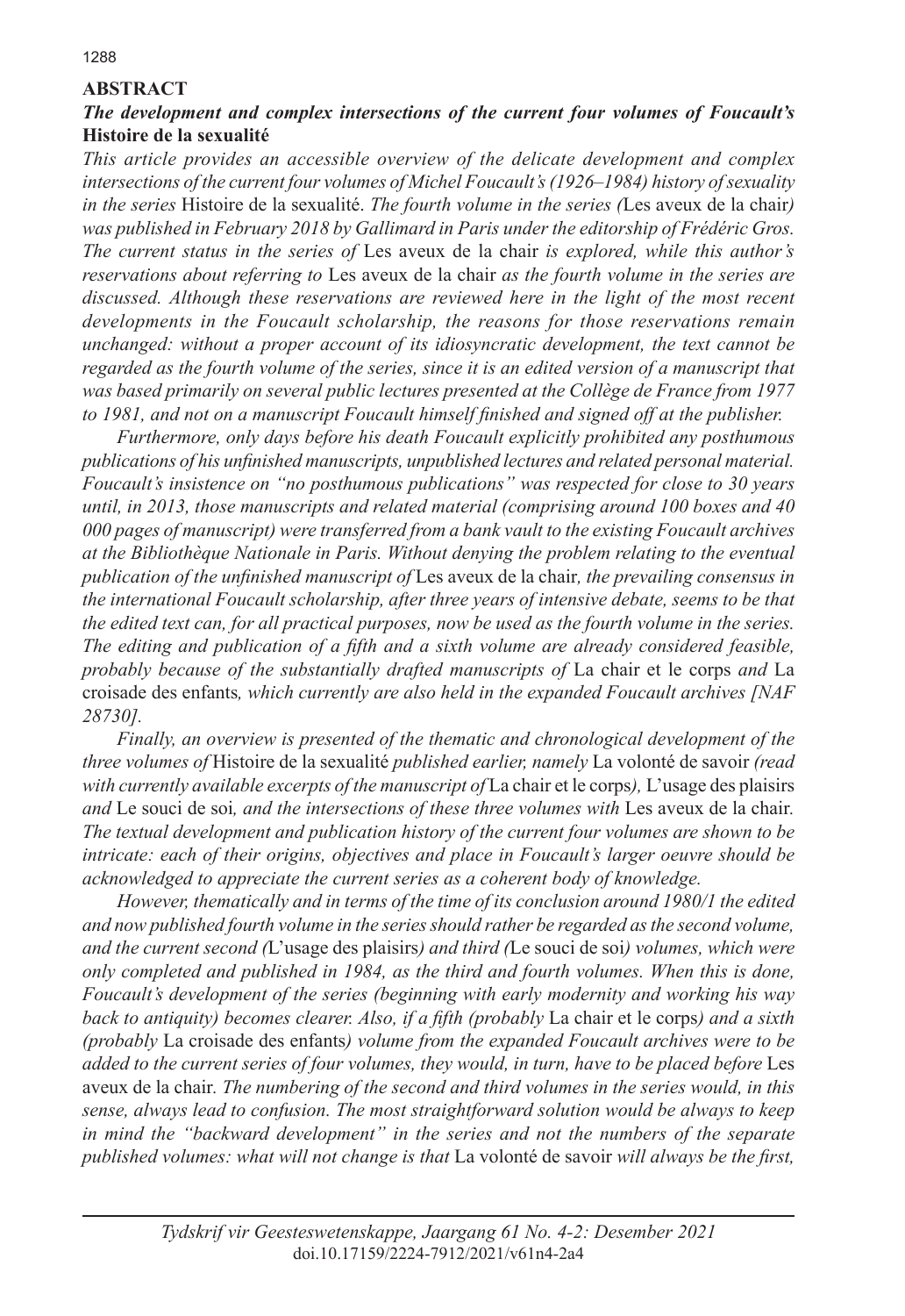L'usage des plaisirs *always the last and* Le souci de soi *always the penultimate volume. A table setting out this view of the "actual" structure of the series Histoire de la sexualité is given as part of the conclusion of the article in order to summarise in an accessible way a series of complicated considerations proposed in the body of the article (by "actual" volume number is meant the "backward", period-oriented place of the particular volume in the current series):*

| <b>Title</b>          | <b>Published</b><br>volume<br>number | "Actual"<br>volume<br>number | <b>Period</b>                                                         |
|-----------------------|--------------------------------------|------------------------------|-----------------------------------------------------------------------|
| La volonté de savoir  |                                      |                              | Early modernity, with references<br>to the High and Later Middle Ages |
| Les aveux de la chair | 4                                    | $\mathfrak{D}$               | Patristics and the Early Middle<br>Ages                               |
| Le souci de soi       | 3                                    | 3                            | Early Roman period                                                    |
| L'usage des plaisirs  | 2                                    | 4                            | Hellenistic period                                                    |

*If, however,* La chair et le corps *is indeed eventually published as the fifth and* La croisade des enfants *as the sixth edited volumes in the series, the table would be as follows:*

| La volonté de savoir       |   |              | Early modernity, with references<br>to the High and Later Middle Ages    |
|----------------------------|---|--------------|--------------------------------------------------------------------------|
| La croisade des<br>enfants | 6 |              | The Later Middle Ages, the<br>Reformation and the<br>Counter-Reformation |
| La chair et le corps       |   | $\mathbf{R}$ | The High Middle Ages                                                     |
| Les aveux de la chair      | 4 |              | Patristics and the Early Middle Ages                                     |
| Le souci de soi            | 3 |              | Early Roman period                                                       |
| L'usage des plaisirs       |   | 6            | Hellenistic period                                                       |

**KEYWORDS:** Daniel Defert; Michel Foucault (1926–1984); Frédéric Gros; *Histoire de la sexualité 4 (Les aveux de la chair)*; the history of sexuality; *La chair et le corps*; *La croisade des enfants; La volonté de savoir*; *L'usage des plaisirs*; *Le souci de soi*

**TREFWOORDE:** Daniel Defert; Michel Foucault (1926–1984); die geskiedenis van seksualiteit; Frédéric Gros; *Histoire de la sexualité 4 (Les aveux de la chair)*; *La chair et le corps*; *La croisade des enfants*; *La volonté de savoir*; *L'usage des plaisirs*; *Le souci de soi*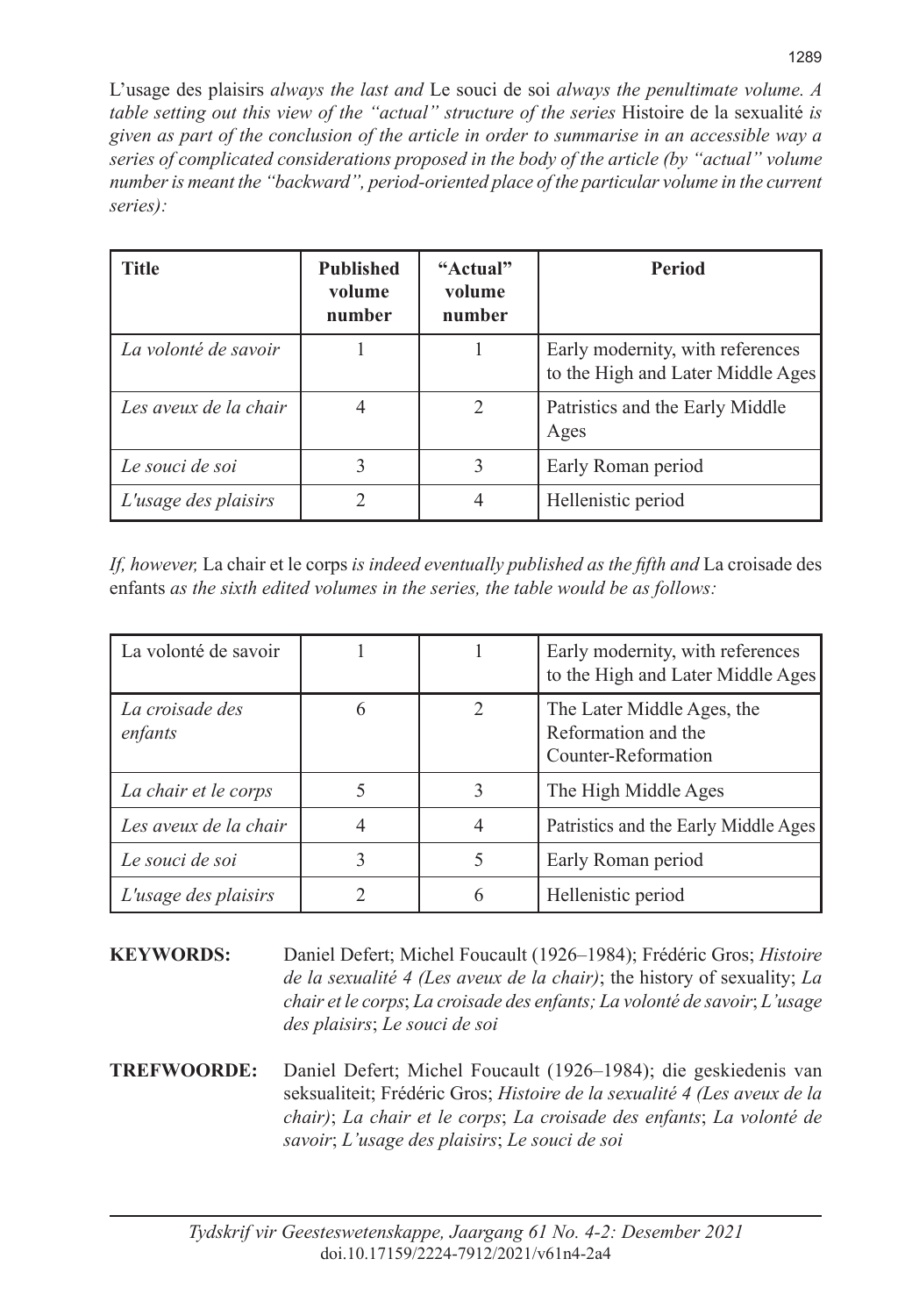# **OPSOMMING**

Hierdie artikel bied 'n toeganklike oorsig van die ontwikkeling en komplekse samehange van die huidige vier bande van Michel Foucault (1926–1984) se seksualiteitsgeskiedenis in die reeks *Histoire de la sexualité*, gepubliseer by Gallimard in Parys. Die eerste band is in 1976 en die tweede en derde in 1984 met Foucault as alleenskrywer gepubliseer, en die vierde band (*Les aveux de la chair*) het in Februarie 2018 onder redakteurskap van Frédéric Gros gevolg. *Les aveux de la chair* se huidige status (met inbegrip van die skrywer van hierdie artikel se voorbehoude daaroor) in die reeks en Foucault se groter oeuvre word inleidend aangedui, waarna 'n gedetailleerde oorsig volg van die tematies-chronologiese ontwikkeling van die drie vroeër gepubliseerde bande (*La volonté de savoir* [gelees met die manuskrip van *La chair et le corps*, wat waarskynlik geredigeer sal word om as vyfde band in die reeks te dien], *L'usage des plaisirs* en *Le souci de soi*) en die koppeling van hierdie tekste met *Les aveux de la chair*. 'n Tabel waarin die tematiese en chronologiese samehange tussen die huidige vier en minstens nog twee beoogde bande in die reeks uiteengesit word, word as deel van die gevolgtrekking aangebied.

#### **1. Inleiding: die huidige status van** *Les aveux de la chair* **binne die reeks** *Histoire de la sexualité*

Die oogmerk van hierdie artikel<sup>1</sup> is om die delikate "terugwaartse" ontwikkeling en die komplekse samehange van die huidige vier bande van Michel Foucault (1926–1984) se seksualiteitsgeskiedenis in die reeks *Histoire de la sexualité* te ondersoek. Die eerste band in die reeks is in 1976 gepubliseer en die tweede en derde in 1984 by (Éditions) Gallimard in Parys (Foucault, 1976, 1984a, 1984b). Op 8 Februarie 2018 verskyn die "vierde" band van Foucault se projek (*Les aveux de la chair*, wat vertaal kan word as *Bekentenisse*<sup>2</sup> *van die vlees*) onder redakteurskap van Frédéric Gros, nogeens by (Éditions) Gallimard in Parys: "vierde" tussen aanhalingstekens, omdat die gevorderde manuskrip nie deur Foucault self gefinaliseer en formeel by die uitgewer afgeteken kon word voor sy afsterwe op 25 Junie 1984 nie. Daarby gaan die publikasie van hierdie "vierde" volume teen die direkte wens (of liewer uitdruklike opdrag) van die skrywer daarvan in: Foucault het dit naamlik duidelik gemaak (so "on-Foucaultiaans" as wat enige sodanige poging tot soewereiniteit oor die eie oeuvre miskien voorkom), selfs enkele dae voor sy dood nog, dat hy enige vrystellings, verspreidings en publikasies van sy onvoltooide manuskripte verbied, met die saaklike stelling: "Geen postume publikasies nie"<sup>3</sup> (Leezenberg, 2018:4; Elden, 2018:293-295; 2016:101-102). Hierdie opdrag

<sup>1</sup> Afdeling 1 en enkele dele van voetnote 4, 5, 6 en 7 in hierdie artikel is 'n bywerking van Beukes (2020a:2-7).

<sup>2</sup> Alhoewel Afrikaanse begrippe soos *belydenis* en *bieg* in die patristiese kontekste van *Les aveux de la chair* moontlik beter vertalings van *aveu* sou wees, word ter wille van korrespondensie met die Dietse vakregister by die Nederlandse vertaling *bekentenis* gehou.

<sup>&</sup>lt;sup>3</sup> Foucault het wel een betekenisvolle en gevolgryke toegewing ten opsigte van nadoodse publikasies gemaak. Die publikasie van *Dits et écrits* 'n dekade ná sy dood bevat 'n aantal tekste wat hy uitdruklik vir publikasie gemagtig het, juis omdat hy dit nog self kon redigeer en afrond. Hierdie versameling tekste bestryk vier bande en meer as 3 000 bladsye in gepubliseerde formaat. *Dits et écrits* is in hierdie opsig uniek binne die oeuvre: feitlik al Foucault se korter tekste en gepubliseerde onderhoude in Frans is deur Gallimard in hierdie versameling byeengebring, oorspronklik in vier en later in slegs twee bande (in die Quarto-uitgawe). *Dits et écrits* het sedertdien 'n onmisbare verwysingsbron in die Foucault-navorsing geword.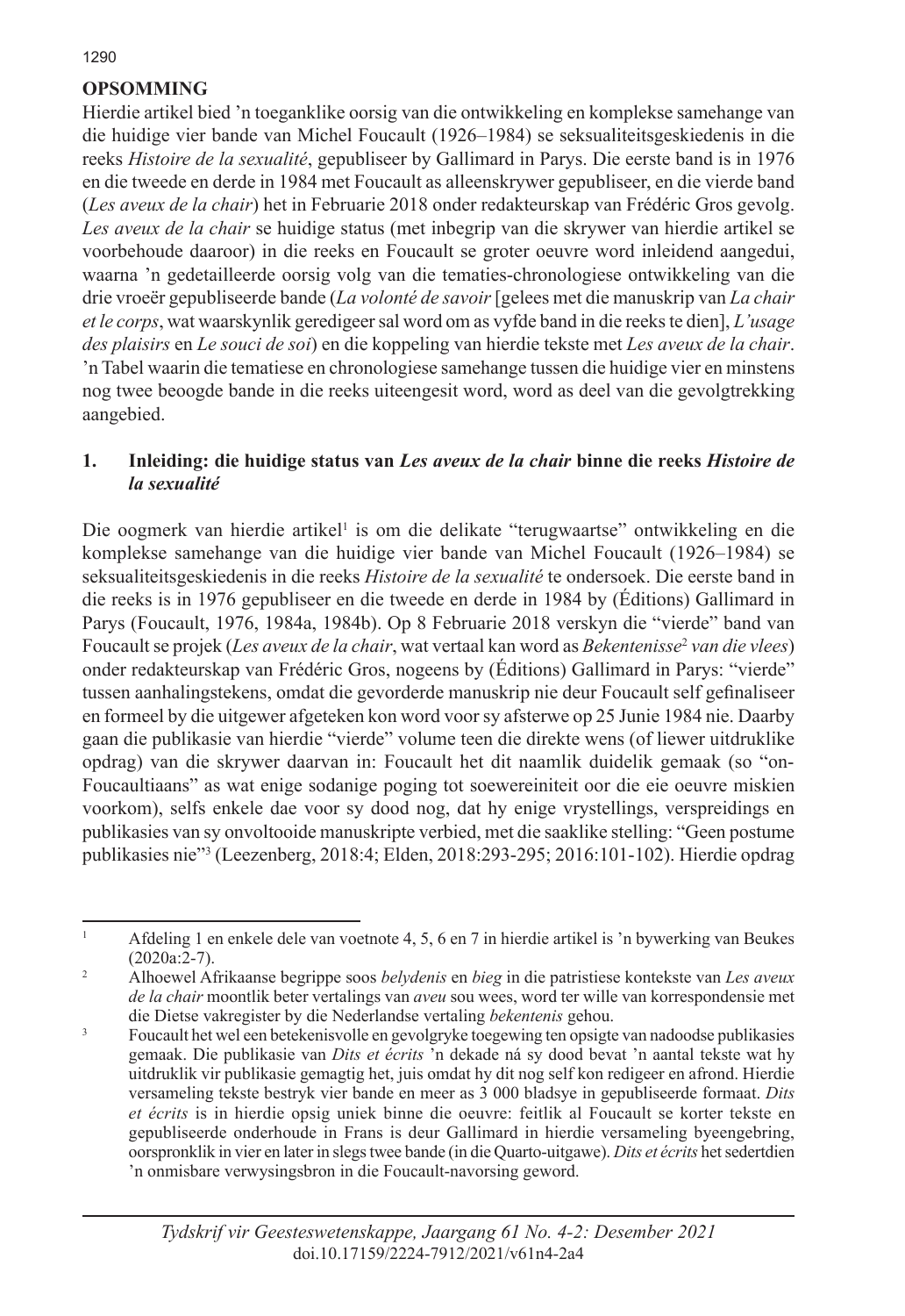is bykans drie dekades lank deur sowel Foucault se lewensmaat Daniel Defert as sy broer en suster geëerbiedig. Defert het trouens so ver gegaan as om al Foucault se persoonlike dokumentasie, waaronder derduisende bladsye ongeredigeerde tekste, uit hulle woonstel in Parys te verwyder en vir die volgende bykans 30 jaar in 'n temperatuurgereguleerde bankkluis te laat wegsluit.

In 2013 het Defert<sup>4</sup> egter al Foucault se gebergde manuskripte en aantekeninge aan die Bibliothèque Nationale in Parys verkoop, wat die dokumente binne slegs 'n jaar vir gespesialiseerde navorsing beskikbaar gestel het. Toegang tot die dramaties uitgebreide argief (NAF 28730) is daarna spoedig en aansienlik vergemaklik, sodat die meer as 100 kaste dokumente met bykans 40 000 bladsye ongepubliseerde teks – insluitende opsommings en aantekeninge in Foucault se buitengewoon moeilike snelskrif, kursusmateriaal, handgeskrewe lesings en 'n groot aantal onvolledige manuskripte – aan spesialisnavorsers beskikbaar gestel kon word. Dit sluit die manuskripte (van lesings) in wat uiteindelik in 2018 in die geredigeerde teks *Les aveux de la chair* neerslag gevind het. Sedertdien is die sluise skynbaar algeheel oopgetrek en word Foucault se uitdruklike opdrag direk veronagsaam (ten spyte van 'n stille verset daarteen by 'n groepie Foucault-navorsers, heeltemal in die minderheid, insluitende die skrywer van hierdie artikel). Die omvangryke toevoegings tot die Foucault-argief sedert 2013 het selfs die projek *Foucault Fiches de Lecture* (sien Massot, Sforzini en Ventresque, 2018:2)

<sup>4</sup> Allerlei bespiegelinge oor 'n finansiële motief vir die beskikbaarstelling van hierdie dokumente, aanvanklik aan die Bibliothèque Nationale en spoedig daarna aan die navorsingsgemeenskap, moet versigtig hanteer word. Die gehalte van die inhoud van hierdie manuskripte en notas, wat ook minstens gedeeltelik die publikasie van *Les aveux de la chair* moontlik gemaak het, kan egter wel as regverdiging dien vir Defert se oënskynlik aanvegbare besluit om dit ná bykans drie dekades uit 'n sekuriteitsruimte na die Bibliothèque Nationale te laat oorplaas en dit uiteindelik onder die redaksionele leiding van Gros, een van die bekwaamste eietydse Foucault-navorsers in Frankryk, by die prestige-uitgewer Gallimard vir publikasie aan te bied. Gallimard was ook verantwoordelik vir die publikasie van die drie bestaande bande van *Histoire de la sexualité* – naamlik *Histoire de la sexualité 1: La volonté de savoir* (in Engelse vertaling bekend as *The history of sexuality, Volume 1: The will to knowledge*)*, Histoire de la sexualité 2: L'usage des plaisirs* (*The history of sexuality, Volume 2: The use of pleasure*), en *Histoire de la sexualité 3: Le souci de soi* (*The history of sexuality, Volume 3: The care of the Self*) – in die uitgewer se gerespekteerde ideëhistoriese reeks, *Bibliothèque des Histoires*, waartoe *Les aveux de la chair* dus in 2018 gevoeg is. Dit is waar dat Defert die dokumente verkoop het en nie kosteloos aan die Bibliothèque Nationale beskikbaar gestel het nie. Hy het dit egter nie op veiling geplaas nie: indien Defert 'n kommersiële oogmerk gehad het, kon hy eerder die hoogste bod op 'n veiling aanvaar het; tog het hy dit nie gedoen nie. Defert het ongetwyfeld aansienlike uitgawes gehad om die dokumente bykans drie dekades lank veilig te laat berg onder temperatuur- en vogbeheerde omstandighede om dit teen verweer te beskerm. Uiteindelik kon dit dus as 'n eenheidsversameling aan die Foucault-argief beskikbaar gestel word, wat die biblioteek in staat gestel het om die omvangryke versameling binne net 'n jaar oop te stel vir die navorsingsgeselskap. Dit is natuurlik net so waar dat Defert hiermee 'n uitdruklike ooreenkoms verbreek het, naamlik dat hy sy lewensmaat se laaste wense sou eerbiedig en na sy boedel sou omsien, insluitende sy onvoltooide manuskripte, wat uitdruklik nie vir nadoodse publikasie aangebied moes word nie. Defert het daardie ooreenkoms vir bykans drie dekades geëerbiedig en moes 'n uitermate goeie rede gehad het om dit uiteindelik te verbreek. Indien materiële gewin dan nie die beslissende faktor was nie, wat was? Dit was, om Defert die voordeel van die twyfel te gee, die tekste self, wat inderdaad indrukwekkend is. Nietemin is ek ongemaklik oor hoe gou na 2013 van Foucault se opdrag wegbeweeg is en hoe daar sonder enige verdere verantwoording, ook in die twee bestaande vertalings van *Les aveux de la chair* (aanvanklik in Nederlands [2020] en eers daarna in Engels [2021]), na *Histoire de la sexualité 4* verwys word asof Foucault so 'n boek volledig en selfstandig geskryf, afgehandel en by 'n uitgewer afgeteken het.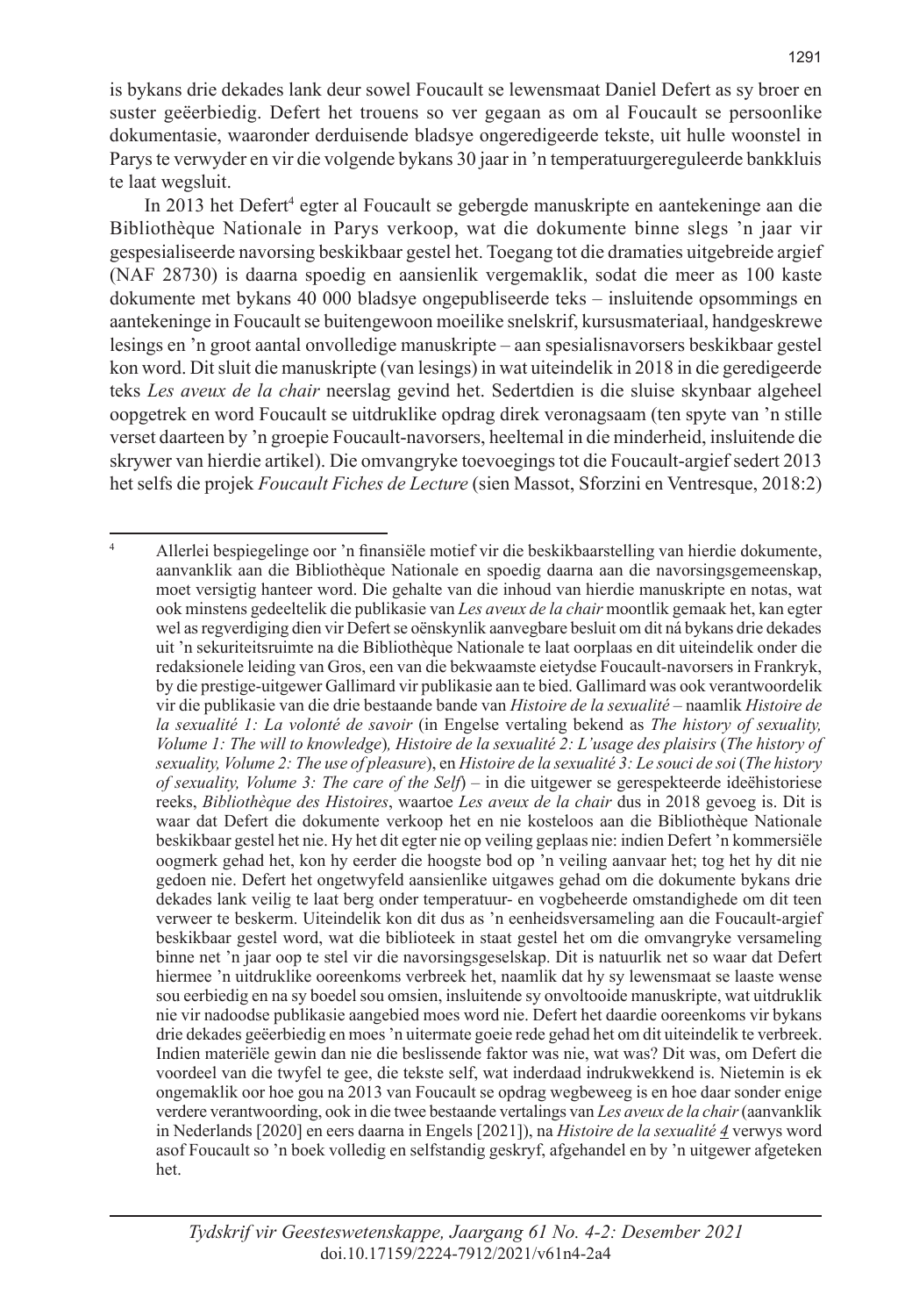moontlik gemaak, wat gerig is op die digitalisering en die plasing aanlyn van die "nuwe" argiefmateriaal as ooptoegangbronne. Hierdie massiewe herwinningsprojek sluit die transkribering van Foucault se handgeskrewe aantekeninge en aantekeninge uit die verruimde argief met behulp van sagteware soos Transkribus in. Soos met die redigering en publikasie van *Les aveux de la chair*, ontstaan die vraag na wat die status sou wees van tekste wat so deur middel van sagteware-ontleding beskikbaar gestel is en waarvan Foucault bowendien die verspreiding en publikasie ná sy dood uitdruklik verbied het. Sou Foucault dit aanvaarbaar gevind het dat persoonlike aantekeninge, oorwegend in sy unieke handskrif, op hierdie wyse openbaar gemaak word sonder dat hy dit self kon redigeer of selfs direk voor publikasie net "weer daarna kon kyk", iets waarop hy altyd aangedring het?

Teen die agtergrond van die konflikbelaaide kwessie van herwaarderings van Foucault se berugte betrokkenheid by die Irannese Revolusie van 1978-79 (sien Beukes, 2020b:1-15) is daar met die publikasie van *Les aveux de la chair* nóg 'n verdelende tema in die eietydse Foucault-navorsing ingebring. Ek aanvaar, ietwat teensinnig, Raffnsøe (2018:397-398) se aanduiding dat die beleidsverandering met betrekking tot hierdie nadoodse publikasies langsamerhand minder kategories geword en in goeder trou verloop het – en daarom op die lang duur onvermydelik was. Ek aanvaar ook dat die publikasie van *Les aveux de la chair* heeltemal sonder presedent in Foucault-navorsing is (met inagneming van Foucault se vergunning betreffende die nadoodse publikasie van bepaalde tekste in *Dits et écrits*; sien voetnoot 3). Dit is egter belangrik om reeds inleidend aan te dui dat *Les aveux de la chair* as 'n sogenaamde vierde band tematies-chronologies in die oeuvre uit plek val en eerder as die tweede band van die reeks *Histoire de la sexualité* tereg behoort te kom (vgl. Chevallier, 2021:1). Die *redes* vir my standpunt<sup>5</sup> oor die huidige status van *Les aveux de la chair* bly daarom wesenlik onveranderd (soos ingeneem in Beukes, 2020a:7): *Les aveux de la chair*  behoort nié sonder kritiese verantwoording te dien as die vierde band in die reeks *Histoire de*  la sexualité nie, aangesien dit 'n redakteurskapswerk<sup>6</sup> is wat gebaseer is op 'n onvoltooide

<sup>5</sup> Vir 'n breër verantwoording van my huiwering tot onlangs om onproblematies na *Les aveux de la chair* as die "vierde" band van Foucault se seksualiteitsgeskiedenis te verwys en my gebruik om die redakteur van hierdie band, Frédéric Gros (in Gros ed. 2018), uitdruklik in verwysings na die teks aan te dui (en dus nie om Foucault as "skrywer" aan te dui nie), sien Beukes (2020a:2-7). Ná drie jaar van intensiewe debat daaroor en ná 'n internasionale konferensie wat uitsluitlik oor *Les aveux de la chair* gehandel het (vgl. Clements, 2021a:1-40, 2021b:1; Chevallier, 2021:1), blyk die konsensus in die eietydse (2021) Foucault-navorsingskringe egter te wees dat *Les aveux de la chair* as die vierde band in die reeks erken en hanteer kan word – maar dat Gros se enorme bydrae tot die publikasie van die teks benadruk behoort te word, minstens met 'n afsonderlike inskrywing in die bibliografie. Ek aanvaar hierdie *bona fide*-konsensus en hanteer *Les aveux de la chair* voortaan dus as die vierde band in die reeks – hierna sonder aanhalingstekens in verwysings en met Foucault (2018) as skrywer aangedui.

<sup>6</sup> Gros verdien as 'n buitengewoon bekwame redakteur van Foucault se tekste agting vir sy keurige byeenbring van Foucault se finale *Collège de France Leçons* (1981 en 1982; Gros, 2001) en ken hierdie voorlaaste tydperk in Foucault se loopbaan (voor sy studieverblyf aan die Universiteit van Berkeley in Kalifornië in die vroeë 1980s) buitengewoon goed: Daarby moet ook gevoeg word Gros (2015) se manjifieke redigering van die tweeband-*Œuvres*. Dit was ongetwyfeld op sterkte van hierdie redigerings dat Gros aangewys is om *Les aveux de la chair* te redigeer. Hoewel Gros ongetwyfeld die leeueaandeel van die veeleisende opgaaf van die redigering van *Les aveux de la chair* hanteer het, bedank hy in die voorwoord van die werk Defert en Foucault se neef Henri-Paul Fruchaud vir hulle "geduldige en betrokke herlesings van die teks". Gros was ook gedurende die redigeringsproses deurentyd in kontak en gesprek met twee befaamde Foucault-navorsers in Frankryk, Michel Senellart (sien Ewald, Fontana en Senellart 2004, 2012) en Philippe Chevallier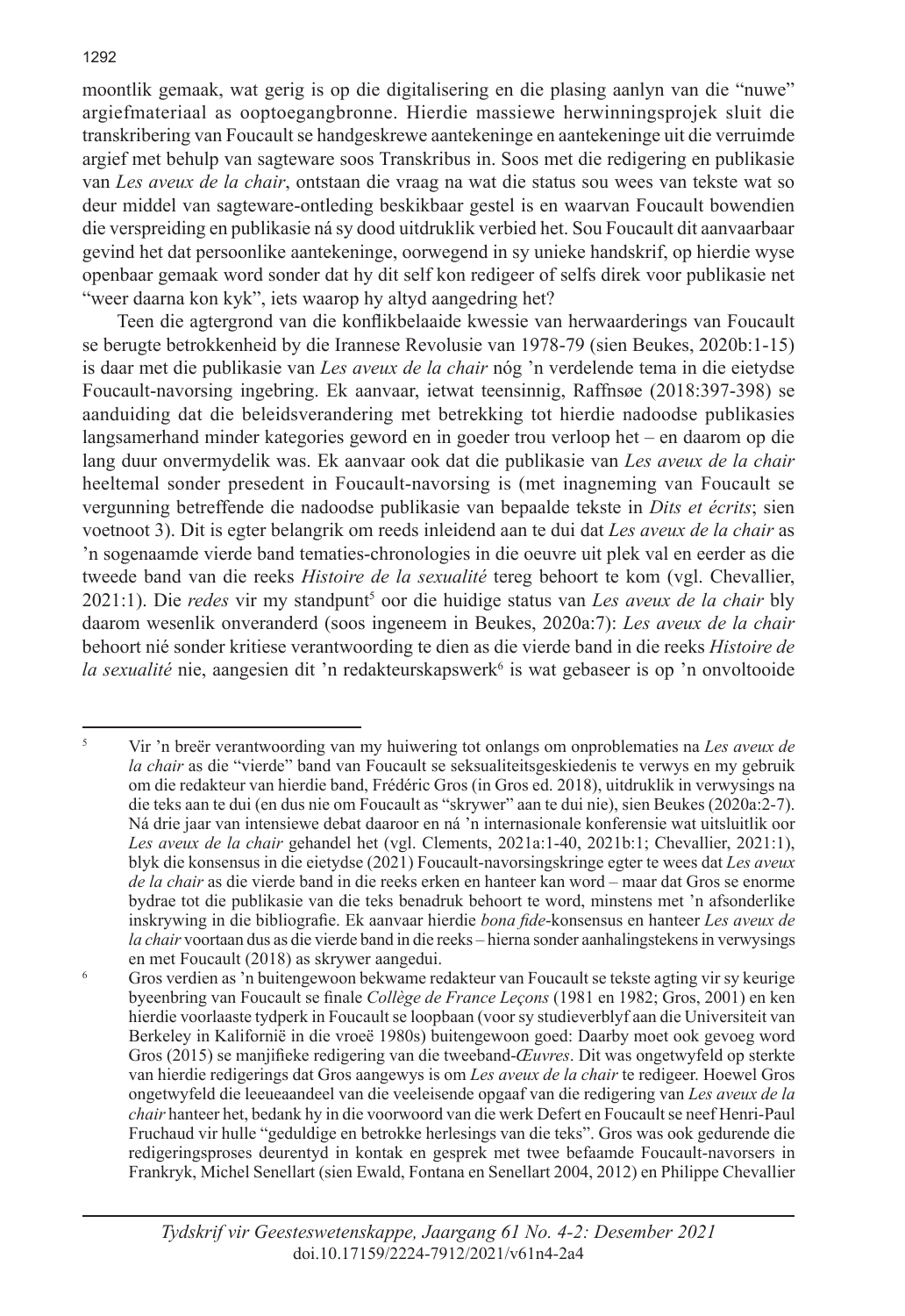manuskrip wat Foucault nie persoonlik afgeteken het nie.<sup>7</sup>

Geen Engelse vertaling van Foucault se vroeë klaslesings<sup>8</sup> (gedurende die 1960s) oor seksualiteit<sup>9</sup> is tot op datum onderneem nie. 'n Engelse vertaling van *Les aveux de la chair* het op 16 Februarie 2021 by Pantheon in New York verskyn – bekwaam uitgevoer deur Robert Hurley, wat ook meer as drie dekades gelede die Engelse vertalings van die drie bande van *Histoire de la sexualité* (*La volonté de savoir*, *L'usage des plaisirs* en *Le souci de soi*) onderneem het. 'n Puik Nederlandse vertaling deur die bekroonde akademiese vertaler Jeanne Holierhoek (2020) is egter reeds in Januarie 2020 by Boom Uitgeverij in Amsterdam gepubliseer. Holierhoek het ook die drie bande van *Histoire de la sexualité* in Nederlands vertaal<sup>10</sup> en in 2017 toeganklik in 'n enkele bundel aangebied (ook by Boom in Amsterdam; sien Holierhoek [2017]). Holierhoek het in 2018 die gesogte Nederlandse Marthinus Nijhoffvertaalprys ontvang vir haar ryke en geskakeerde vertaaloeuvre, gestempel deur juis hierdie vertaling van die eerste drie bande van *Histoire de la sexualité*. Ook haar vertaling van *Les aveux de la chair* kan as indrukwekkend bestempel word – nie net skep Holierhoek 'n

<sup>(</sup>sien onder meer Chevallier, 2011a; 2011b:137-142). As bronne het Gros sowel Foucault se handgeskrewe manuskrip as die getikte perskopié van Gallimard gebruik om die teks saam te stel, terwyl hy *Histoire de la sexualité 2: L'usage des plaisirs* en *Histoire de la sexualité 3: Le souci de soi* as 'n bloudruk gebruik het om die teks redigeer. Dit het 'n stilistiese soortgelykheid tussen die vier bande meegebring, hoewel die eerste band vanweë die diskursiewe en stilistiese eieaardigheid daarvan tog steeds wel van bande 2 tot 4 onderskei behoort te word. Gros het ook nie aan die versoeking toegegee om – anders as wat hy wel vryelik in sy redigerings van Foucault se *Collège de France Leçons* gedoen het – enige iets by te voeg wat nie uitdruklik in Foucault se manuskrip voorgekom het nie. Hy het wel die nommering en titels van hoofafdelings, hoofstukke en paragrawe bygevoeg.

<sup>7</sup> Vir 'n oorsig van die indrukwekkende resepsie en intensiewe ontledings van *Les aveux de la chair* in Nederland en België binne slegs maande ná die vrystelling daarvan in Februarie 2018, sien Beukes (2020a:7-11).

<sup>8</sup> Ter wille van nuanse: Die redigering en publikasie van die *Collège de France Leçons* van 1977 tot 1982, juis onder Gros se bekwame redakteursleiding, word selfs deur 'n sensitiewe eksegeet soos Karskens (2019:559-565; vir sy breër ontleding van Foucault se oeuvre, sien Karskens, 2012) nie as problematies beskou wat Foucault se verbod op nadoodse publikasies betref nie, aangesien Foucault die manuskripte van daardie lesings (volgens Karskens se chronologiese uiteensetting) effektief afgeteken het deur die lesings van 1977 tot 1981 in die openbaar te lewer en dit daarmee reeds "gepubliseer" (of minstens "bekendgestel") het. Die latere redigering en publikasie van hierdie lesings van 1977 tot 1981 word dus deur Karskens geag buite die raamwerk van nadoodse publikasies te val. In soverre *Les aveux de la chair* in beduidende mate die produk is van juis die volgende jaar se *Collège de France Leçons*, *1981–1982*, kan dit volgens Karskens se lesing as 'n bykomende oorweging gebruik word om die nadoodse publikasie van die werk te regverdig. Die belangrike redaksiekritiese vraag is egter of *Les aveux de la chair* dan nie eerder uitgegee moes word as 'n verlengstuk of selfs as 'n formele deel van die *Collège de France Leçons* van 1977 tot 1981 nie – en dat *Les aveux de la chair* soos daardie lesingtekste dan eerder in die reeks Travaux van Seuil/Gallimard (waarin die ander lesingtekste gepubliseer is) sou moes verskyn, eerder as 'n selfstandige toevoeging tot die drie bestaande bande van *Histoire de la sexualité* in Gallimard se reeks Bibliothèque des Histoires.

<sup>9</sup> Foucault se klaslesings oor seksualiteit in die 1960s het aanleiding gegee tot die publikasie van *Deux cours inédits de Michel Foucault sur la sexualité* (ook in 2018 gepubliseer by Gallimard; sien Leezenberg 2019). Ook hierdie onlangse publikasie, gebaseer op manuskripte wat Foucault self nie finaal geredigeer en afgeteken het nie, moet nog deeglik deur die navorsing ontleed en binne die groter oeuvre verreken word.

<sup>10</sup> 'n Eerste Nederlandse vertaling van die eerste drie bande van *Histoire de la sexualité* is reeds in 1984 en 1985 deur Peter Klinkenberg, Henk Hoeks, Hugues Boekraad en Karin van Dorsselaer by SUN in Nijmegen uitgee, in drie afsonderlike bande.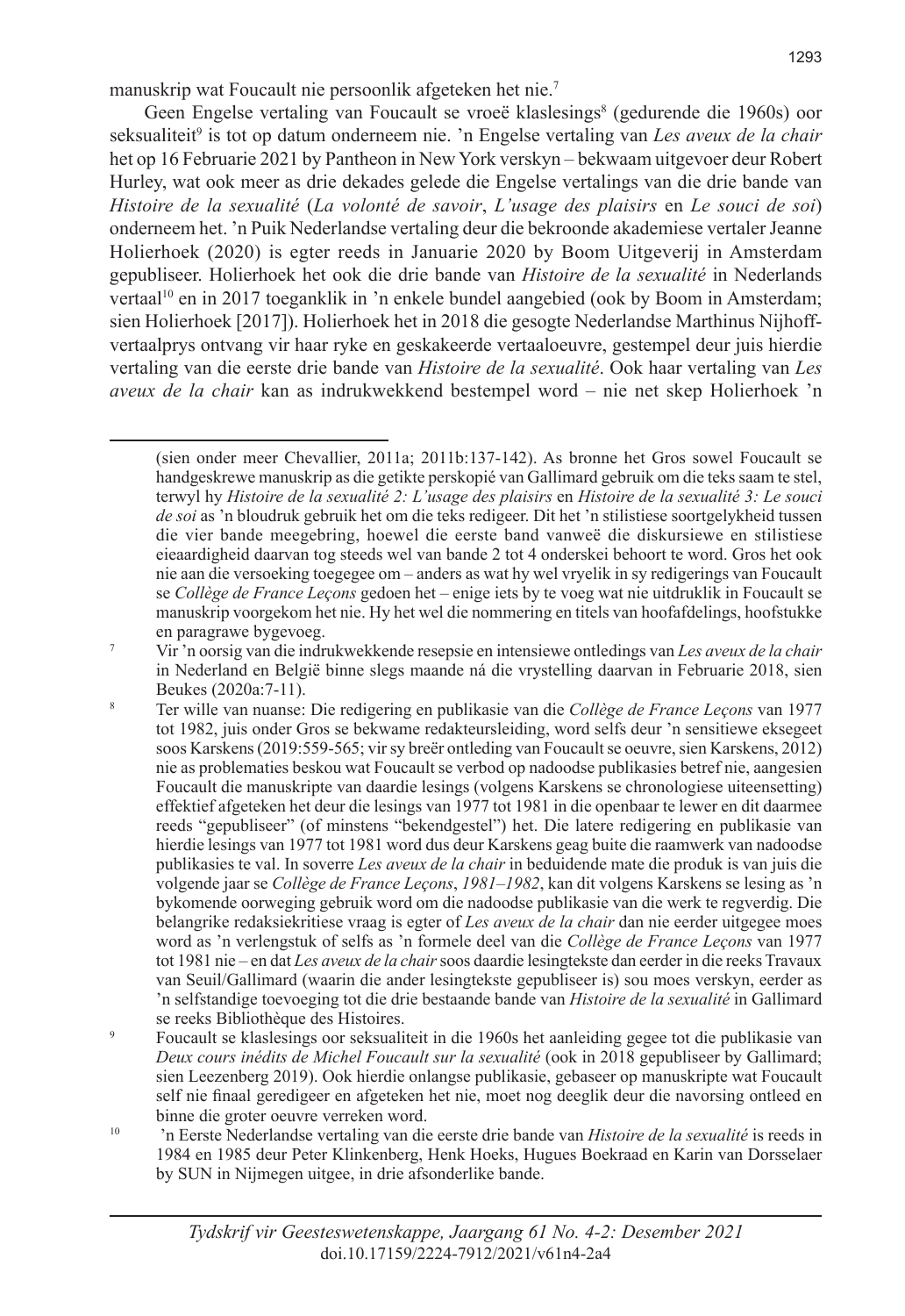diskursiewe kontinuïteit tussen die drie vroeëre bande van *Histoire de la sexualité* en *Les aveux de la chair* nie, maar ook 'n estetiese en stilistiese gelyksoortigheid op grond waarvan *Les aveux de la chair* as 'n vierde band in die reeks soepeler aandoen as wat in die oorspronklike Franse tekste self die geval is.

By hierdie Nederlandse vertaling binne slegs twee jaar ná die publikasie van *Les aveux de la chair* in Frans en by intensiewe Nederlandse ontledings daarvan reeds voor en kort ná Februarie 2018 (die uitstekende ontleding van Radboud-emeritus Machiel Karskens [2019:559- 581], 'n verruiming van sy Foucault-monografie [Karskens, 2012], is 'n hoogtepunt; vgl. Beukes, 2020a:3, voetnoot 6)) moet ook die betekenisvolle ontleding van *Les aveux de la chair* deur Karskens se kollega Herman Westerink (*Die lichamen en hun lusten*, 2019) gereken word. Terwyl Holierhoek die eerste vertaling van *Les aveux de la chair* in enige taal aangebied het, tel Karskens en Westerink onder die nie-Engelstalige navorsers wat die eerste grondige ontledings van die werk gedoen het.<sup>11</sup>

## **2. Die ontwikkeling van** *La volonté de savoir* **en** *La chair et le corps* **na** *Les aveux de la chair*

Die volgende titels moet van hierdie punt af nougeset van mekaar onderskei word om die doolhof van ontwikkeling in die reeks *Histoire de la sexualité* effektief te navigeer (die oorspronklike Franse titels word gehandhaaf):

- *• Histoire de la sexualité* dui op die gepubliseerde reeks van drie bande (Foucault 1976, 1984a, 1984b; in Engels *The history of sexuality*, Nederlands *Geschiedenis van de seksualiteit*, skrywersvoorstel vir 'n Afrikaanse vertaling, ook *infra*, *Die geskiedenis van seksualiteit*).
- *• Les aveux de la chair* (Foucault in Gros, 2018) is die vierde (geredigeerde) band in hierdie reeks (in Engels *Confessions of the flesh*, Nederlands *Bekentenissen van het vlees*, voorgestelde Afrikaans *Bekentenisse van die vlees*).
- *• La chair et le corps* was die **aanvanklik beoogde** tweede band van *Histoire de la sexualité*, maar om redes wat hier onder verduidelik word, het dit nie so gerealiseer nie; tans kan dit as 'n steeds gedeeltelik geredigeerde manuskrip en stel aantekeninge in die Foucault-argief bestudeer word (Engels *The flesh and the body*, Nederlands *Het vlees en het lichaam*, voorgestelde Afrikaans *Die vlees en die liggaam*).
- *• Histoire de la sexualité 1: La volonté de savoir* is die gepubliseerde eerste band in die reeks *Histoire de la sexualité* (Foucault, 1976; in Engels *The history of sexuality, Volume 1: The will to knowledge*, Nederlands *De wil tot weten*, voorgestelde Afrikaans *Die wil tot kennis*).
- *• Histoire de la sexualité 2: L'usage des plaisirs* is die gepubliseerde tweede band in die reeks (in Engels *The history of sexuality, Volume 2: The use of pleasure*, Nederlands *Het gebruik van de lusten*, voorgestelde Afrikaans *Die gebruik van die drifte*).

1294

<sup>11</sup> Hierby moet ook die bydraes van die gerekende Foucault-spesialis van die Universiteit van Amsterdam, Michiel Leezenberg, ingereken word (sien Leezenberg 2018:6-7; 2019; 2021). Leezenberg tel trouens onder die voorlopers in die wyer Europese ontleding van *Les aveux de la chair* onmiddellik ná die verskyning daarvan in Februarie 2018.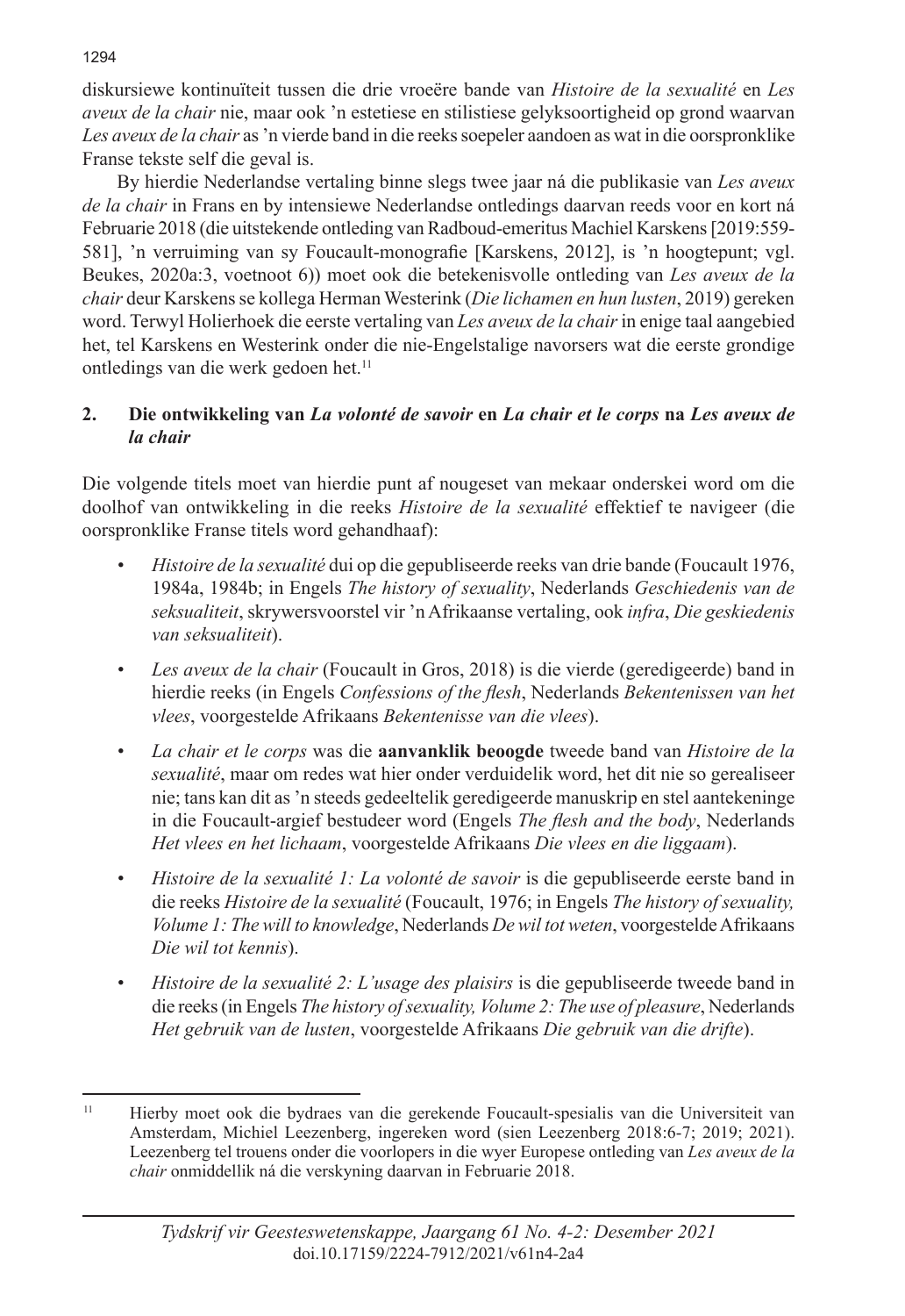*• Histoire de la sexualité 3: Le souci de soi* is die gepubliseerde derde band in die reeks (in Engels *The history of sexuality, Volume 3: The care of the Self*, Nederlands *De zorg voor zichzelf*, voorgestelde Afrikaans *Die sorg van die self*);

Die *Collège de France Leçons* is lesings wat Foucault aan die Collège de France gegee het, plus die jaartal (*Collège de France Leçons 1977–1978* behels byvoorbeeld lesings wat in die Europese akademiese jaar 1977–78 gegee is; so 'n akademiese jaar begin normaalweg op 1 September en eindig omstreeks einde Junie die daaropvolgende jaar).

Foucault ontleed12 in *Les aveux de la chair* die wyse waarop daar in die vroeë Christendom oor seks (of die "toegewing aan die drifte") gedink, gepreek en pastoraal gehandel is. Die kerk- en woestynvaders van die patristiek (van die tweede tot die vroeë vyfde eeu) en Vroeë Middeleeue<sup>13</sup> (vanaf die vroeë vyfde eeu) se beskouinge oor seks word gewoonlik met 'n puriteinse sin vir sedelikheid in verband gebring, benadruk deur 'n kuisheidsideaal en 'n hoë premie op die selibaat (oftewel 'n permanente toestand van maagdelikheid).<sup>14</sup> Foucault interpreteer en nuanseer hierdie vorm van vroeg-Christelike sedelikheid op 'n unieke wyse. Bewus van die verskille tussen die apostoliese (in die besonder by Paulus van Tarsus, wat die "liggaam" en die [sondige]15 "vlees" uitdruklik van mekaar onderskei het) en patristiese (onder

 $12$  Let daarop dat verwysings na Foucault se tekste die jaar van oorspronklike publikasie (in Frans) aandui, maar dat die bladsynommers ter wille van toeganklikheid vir diegene wat nie Frans magtig is nie, verwys na die Engelse vertalings, direk ná die Franse tekste gelys in die Bibliografie.

<sup>13</sup> Ek bied Augustinus as die wesenlike skarnierfiguur tussen die patristiek en die Middeleeue (byvoorbeeld in Beukes 2020a:I:11-14) en gevolglik as die "eerste Middeleeuse filosoof" aan (Beukes 2020a:I:1.1). Augustinus hoort na my interne periodisering van Middeleeuse filosofie (410–1464, met die eerste [die post-Romeinse] tydperk wat strek van 410 tot 742) uitdruklik binne die Middeleeuse korpus en is nie te beperk tot slegs die patristiek nie. Daarom is dit nie korrek om aan te neem dat die Middeleeue geheel en al in *Les aveux de la chair* ontbreek nie – alhoewel die teks sigself inderdaad beperk tot slegs die heel vroeë Middeleeue, waar en wanneer die Middeleeue ook al ter sprake kom. Dit wil voorkom of Foucault sélf Augustinus as so 'n oorgangsfiguur tussen die patristiek en Middeleeue verstaan het. Praet (2020:213-217) dui naamlik aan dat Foucault in sy bespreking van die *Spreuke van die Woestynvadere* (die *Apophthegmata Patrum Aegyptiorum*) in sy Leuvense kursus van 1981 (sien Foucault in Brion & Harcourt 2012:91) wel breedvoerig na vadere soos Johannes Cassianus (ca. 360-435) maar selde na Augustinus verwys, behalwe om Augustinus te tipeer as "die skrywer wat die veronderstelde einde van die antieke era sowel as die begin van die Middeleeue beliggaam".

<sup>14</sup> Vir 'n bespreking van die kuisheidsideaal en die opvatting van vroulike maagdelikheid, spesifiek binne vroulike homoërotiese kontekste in die Laat Middeleeue, sien Beukes (2020d:2 [voetnoot 4], 3, 4). Vir 'n oorsig van die patristiese en Vroeg-Middeleeuse interpretasies van vroulike homoërotiek, met besondere verwysing na die verskille tussen Johannes Chrusostomus (ca.349- 407) en Augustinus se interpretasies daarvan, sien Beukes (2021b:1-6).

<sup>15</sup> Paulus staan in die Middel-Platoniese tradisie waarin siel en vlees dualisties uitdruklik teenoor mekaar gestel word (vgl. Bernauer, 2021:1). Vir Paulus hang vlees (*sarx*) uitdruklik met sonde (*hamartia*) saam: Afsonderlik en gesamentlik staan al die dele van die liggaam onder die heerskappy van die sonde. Waar die vlees is, verskyn sonde dus. "Vlees" dui in die hermeneutiese teologiese tradisie, waarin ek self staan (van Luther en Schleiermacher na Brunner), egter nie bloot op onsedelikheid nie, maar eerder op 'n wydstrekkende afvalligheid van en verset teen God. Hiervolgens dui "vlees" die *hele* mens aan – liggaam, siel, verstand en alle vermoëns – omdat alles in die mens streef na die dinge van vlees met 'n gevolglik spontane aanvoeling en voorkeur vir *vleeslikheid*. Die sondigheid van die vlees geld dus nie alleen vir seksuele aangeleenthede nie, maar vir elke aspek van die menslike bestaan. By Paulus self is hierdie verstaan van afvalligheid duidelik aanwesig (byvoorbeeld in Romeine 7:14-24, waar die worsteling met die eie vleeslikheid verwoord word ["die doring in die vlees"]), maar ook uitdruklik ten opsigte van seksuele begeerte.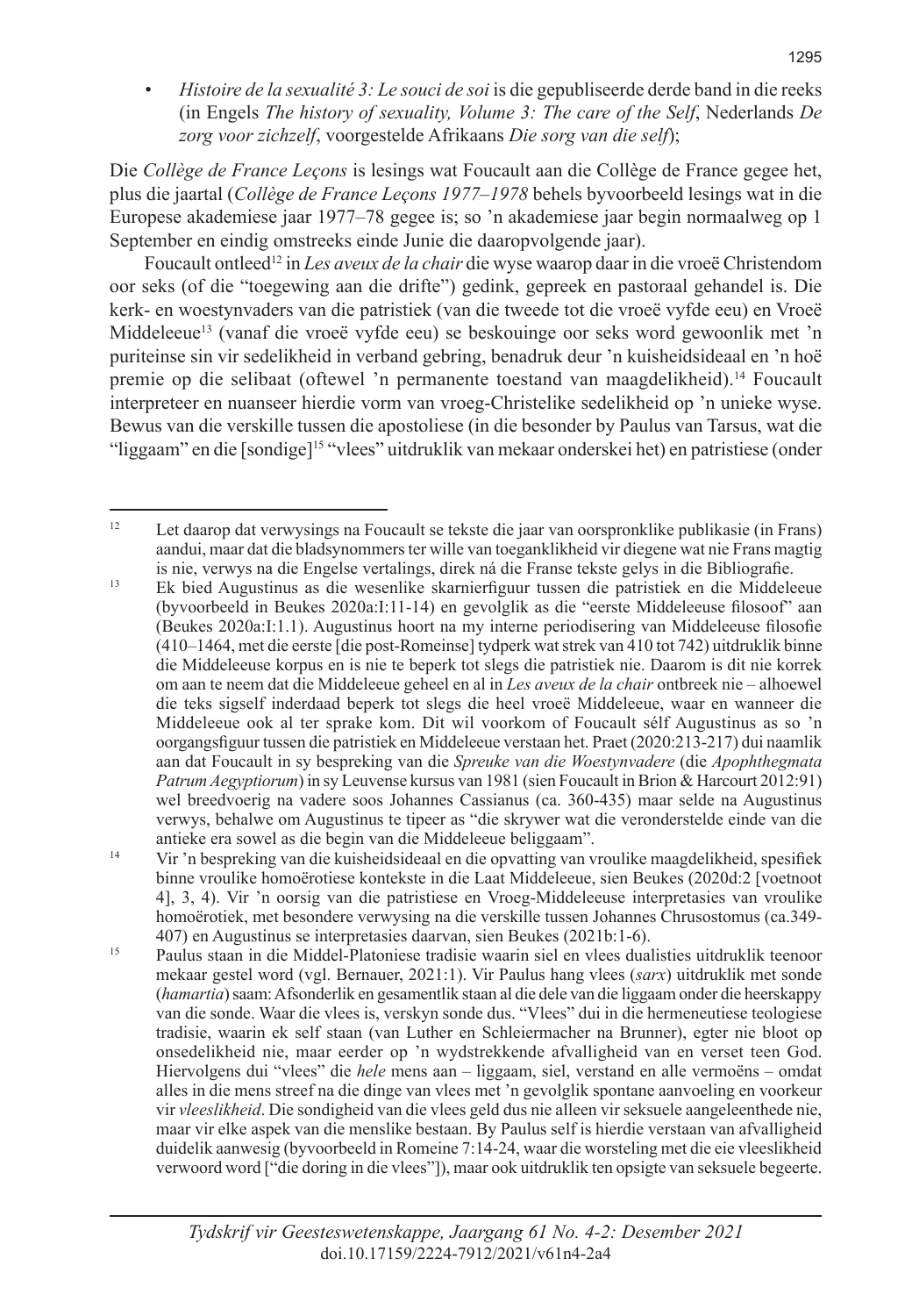meer by Aurelius Ambrosius, ca. 340-397) interpretasies van die verhouding tussen enersyds die selibaat en ander wilsmatige onthoudinge van seks op morele gronde, en andersyds die verwekking van kinders (vir die kerkvaders uitdruklik binne die huwelik), betoog Foucault dat die "liggaam" in hierdie tydperk (dus die tweede tot vroeë vyfde eeu) algaande verander in 'n "nuwe innerlike ervaring" van die "vlees". In die "vlees", anders as die "liggaam", word daar gedurende die patristiek naamlik allerlei geheime, reëls, voorskrifte en tegnieke vir selftegnisering of "'n hermeneutiek van die self" ingebed onder die vaandel van "selfoffer" of "selfprysgawe" (vgl. Karskens, 2021). Soos in die drie vroeër gepubliseerde bande van *Histoire de la sexualité* maak Foucault dit in *Les aveux de la chair* duidelik dat seksualiteit geen konstante, seker en voorspelbare gegewe is nie, maar die uitkoms van 'n telkens nienoodsaaklike historiese ontwikkeling (oftewel "kontingensie") waarvan die toekoms onbepaald is en slegs betreklik bepaal (en telkens heropen) kan word deur kritiese ontledings van kontingensie. Dié soort ontleding is kenmerkend van Foucault se oeuvre.

In skerper filosofiese en teologiese vaktaal geformuleer: In *Les aveux de la chair* behandel Foucault, steeds binne die konteks van sy aweregs historiografiese ontleding van seksualiteit in die Westerse ideëgeskiedenis, die oorgang (hoewel, soos aangedui *infra*, eerder 'n **voortsetting***)* van die heidense oudheid na die vroeë Christendom. Hy bespreek die benaderings van kerkvaders soos Klemens van Aleksandrië (ca. 150-ca. 215), Methodius van Olimpus (oorl. ca. 311; sien Vandermeersch, 2021; vgl. Beukes, 2021c:4-8), Johannes Chrusostomus (ca. 349-407; sien De Wet, 2020:114-151; vgl. Beukes, 2021a:1-4), Johannes Cassianus (ca. 360-435; sien Westerink, 2021; vgl. Beukes, 2021b:5-6) en Augustinus (sien Praet, 2020:213- 236; vgl. Beukes, 2021a:1-4) met betrekking tot seksuele begeerte, die huwelik, vrugverwekking en maagdelikheid; dit bed hy in in teologiese kontekste wat handel oor die skepping (en voortgaande skepping via menslike voortplanting), die sondeleer (veral met betrekking tot die unieke Augustynse erfsondeleer) en Christosentriese verlossingsleer. Foucault rig hom egter in die besonder op die implikasies van hierdie dogmatiese kwessies vir die lewenspraktyk deur te fokus op temas soos bekentenisrituele, pastorale leiding en selfondersoek, soos wat dit aanvanklik in die vroegste (Noord-Afrikaanse, Bisantynse en die vroeë Latyns-Westerse) kloosterwese en later in die algemene kerk tot uitdrukking gebring is. Foucault dui aan hoe daar gevolglik 'n "nuwe ervaring" van die "innerlike mens" ontstaan het, hoe dit in Augustinus se opvattinge van die vrye wil (epistemologies geprioritiseer bo die intellek) neerslag gevind het en hoe die ideaal om die daarbinne sluimerende seksuele begeerte te onderwerp ontwikkel het.

Die jukstaposisie van liggaam en vlees gaan egter reeds terug na die eerste band in die reeks, *Histoire de la sexualité 1: La volonté de savoir*. In hierdie werk, gepubliseer in Desember 1976, maak Foucault hoogs oorspronklike aansprake ten opsigte van "die konstituerende subjekte van seksualiteit", met verwysing na "die afwykende seksueel" (*le déviant sexuel*), "die histeriese vrou" (*l'hystérique*), "die masturberende kind" (*l'enfant masturbateur*) en "die getroude ('Malthusiaanse') egpaar"; laasgenoemde verwys na die diepgaande sosialisering

Vergelyk byvoorbeeld Galasiërs 5:19-21, waar seksuele begeerte (en toegewing daaraan) geprioritiseer word: "Dit is tog welbekend wat die werke van die vlees behels, naamlik owerspel, hoerery, onreinheid, losbandigheid [...]", en eers daarná word verskeie ander duistere werke genoem: "[...] afgodery, towery, vyandskappe, rusie, afguns, woede, selfsug, onenigheid, dwaling, jaloesie, moord, dronkenskap, swelgpartye en so meer [...] wie hulle hieraan vergryp, sal die koninkryk van God nie beërwe nie" (semantiese vertaling uit *Nestle Aland Novum Testamentum Graece*).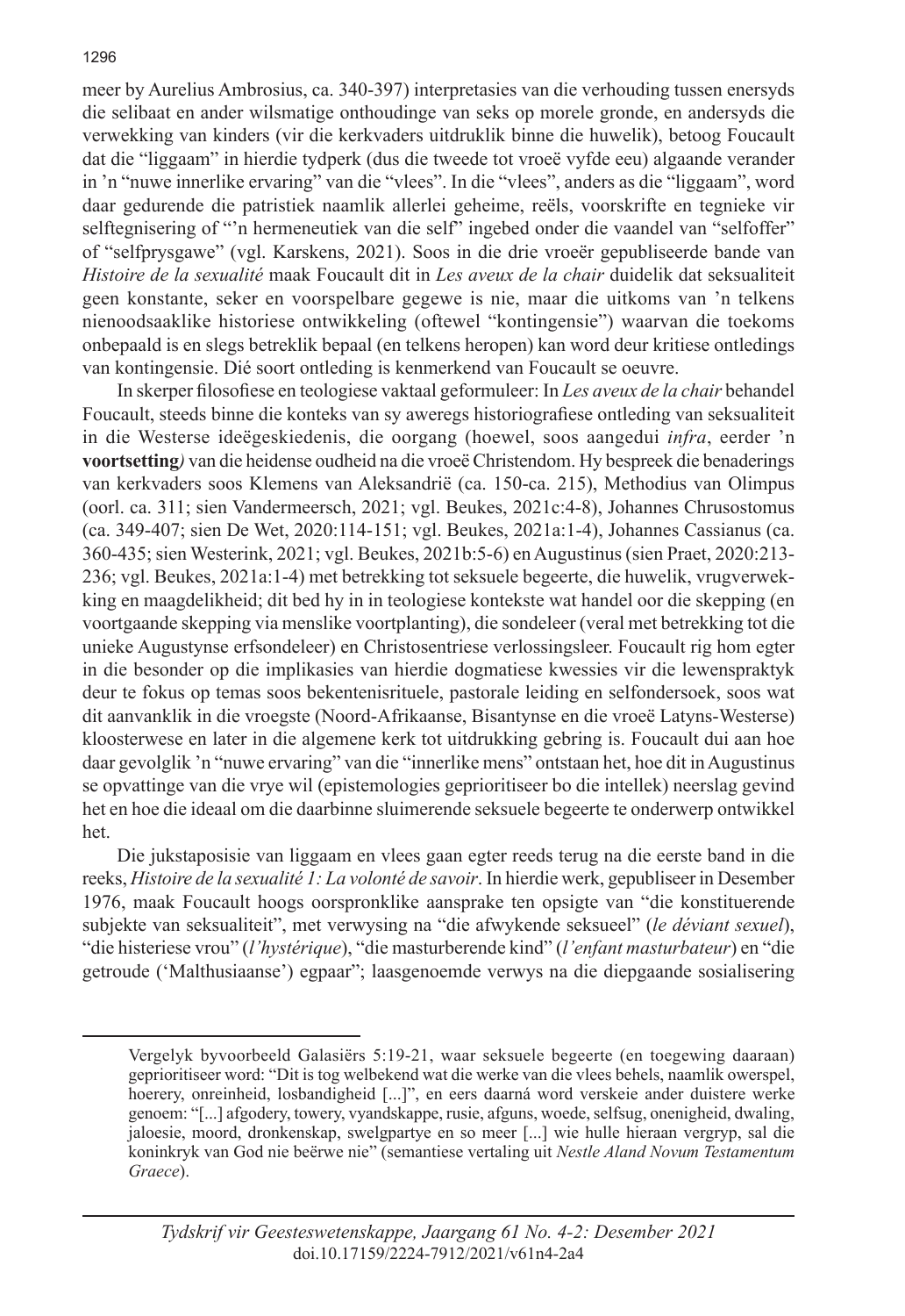van voortplantingsgedrag in die Victoriaanse tyd, met kinders as 'n statusaanduiding binne die betrokke konteks (Foucault, 1976:3, 100, 105). Daar is egter aanduidings dat Foucault se belangstelling direk ná die verskyning van *La volonté de savoir* – 'n teks wat grootliks met die vroegmoderne (17de tot die 19de eeu) as ideëhistoriese bron gewerk het (met inbegrip van niesistematiese verwysings na en besprekings van die Middeleeue) – na veel vroeër en selfs antieke bronne begin beweeg het. Foucault was trouens teen Augustus 1977 oorwegend met patristiese literatuur besig (vgl. Elden, 2018:298-300). Sy groeiende belangstelling in die patristiek is duidelik sigbaar in sy daaropvolgende *Collège de France Leçons 1977–1978*, vertaal onder die titel *Security, Territory, Population*, waarin hy hom verdiep het in die vroeg-Christelike pastoraat (vgl. Paras, 2006:57-90) en hierdie belangstelling word toenemend duideliker in die lesings van die jaar daarna (*Collège de France Leçons 1979–1980*).<sup>16</sup> Foucault het dele van hierdie twee kursusse ook gebruik vir sy Tanner-lesings (*Omnes et singulatim*) by die Stanford-Universiteit in die VSA in Oktober 1979. Tydens sy besoek aan Japan in die eerste helfte van 1978 (slegs enkele maande voor hy vanaf September 1978 by die Irannese Revolusie betrokke geraak het), het Foucault 'n soortgelyke lesing aangebied (vertaal onder die titel *Sexuality and Power*) waarin hy temas uit die patristiek selfs meer eksplisiet met 'n seksualiteitsontleding verbind het (vgl. Beukes, 2020b:3).

Die mees uitstaande kenmerk van *La volonté de savoir* was sonder twyfel Foucault (1976:1-16) se aanval op die sogenaamde repressie-hipotese, wat in die 1960s buitengewoon gewild in psigoanalitiese en Marxistiese kringe was (vgl. Beukes, 2020d:2-3). Volgens hierdie hipotese is die Victoriaanse samelewing gekenmerk deur die onderdrukking van die drifte, wat tot allerlei neuroses aanleiding gegee het en eers gedurende die kultuurrevolusie van die 1960s onder leiding van psigoanalitiese praktisyns soos Wilhelm Reich terapeuties aangepak sou word, om daarmee 'n selfverwesenliking ten aansien van "seksuele bevryding" te bewerkstellig. Foucault betoog dat hier geen sprake van "bevryding" is nie, maar juis 'n nuwe vorm van magsuitoefening waarin mense opnuut gedwing is om "die waarheid te beken" en wat geensins verskil het van die soort patologisering van seksualiteit (byvoorbeeld "homo" teenoor "hetero") wat so dominant in die laaste helfte van die 19de eeu was nie (op grond waarvan homoseksualiteit byvoorbeeld sedert 1891 as 'n diagnoseerbare en geneesbare "patologie" verstaan is). Foucault betoog gevolglik dat die drifte nie "natuurlike" werklikhede is nie, maar vormprodukte van die verhouding tussen kennis en mag; in daardie sin is die drifte dus "kulturele" gegewenhede. In hierdie opsig sit psigoanalise volgens Foucault op diskursiewe wyse die minstens jaarlikse Christelike aflegging van die sakrament van die bieg voort, wat

<sup>16</sup> Die lesinginhoud van *Collège de France Leçons 1977–1978* sluit besprekings in van die vroeg-Christelike pastoraat (van, in die besonder, [Thaschus Caecillius] Siprianus [ca. 200-258] tot die Teenhervorming van die 16de en 17de eeu), sowel as 'n vroeë vorm van "goewermentaliteit" (uit Engels *governmentality* en Nederlands *gouvernmentaliteit* – die begrip dui op die vroegmoderne ontwikkeling van staatsbeheer oor totale bevolkings [te onderskei van die begrip *dissiplinering,* wat op spesifieke belangegroepe in byvoorbeeld tronke, klinieke en hospitale fokus]), wat later tot uitdrukking gebring sou word in die moderne staat se ingrepe op seksuele gedrag in soverre dit voortplantings- en bevolkingsaanwasbeheer aangaan. Die *Leçons 1979–1980* doseer die vroeg-Christelike pastoraat as 'n vorm van "waarheidsregime" (*régime de vérité*) van (Quintus Septimus Florens) Tertullianus (ca. 155-ca. 220) tot by Cassianus – sien Foucault in Ewald, Fontana en Senellart (2004:167). Dit is opvallend dat die *Leçons 1977–1978* nog met 16de- en 17de-eeuse ontwikkelinge gewerk het, terwyl die *Leçons 1979-1980* uitsluitlik binne die patristiek vertoef. Vir 'n toeganklike en onlangs bygewerkte tabel van al Foucault se *Collège de France Leçons* met die datums van aanbieding, die uiteindelike publikasie daarvan in Frans en die latere vertalings daarvan in Engels, sien Clements (2021a:6-7).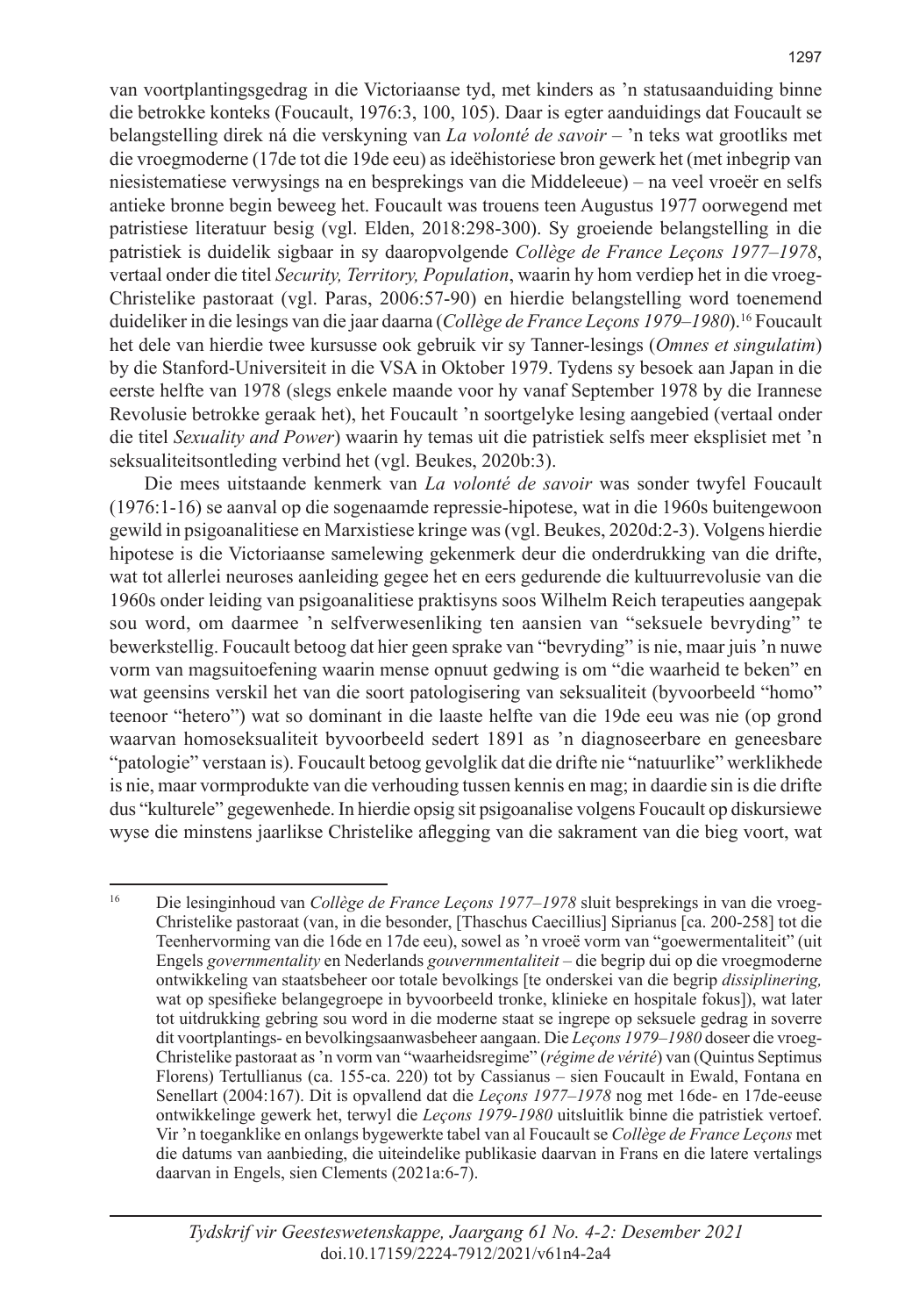sedert die Vierde Lateraanse Konsilie van die 13de eeu (1215) gekanoniseer is. Moderne psigoterapeute, net soos die kerkvaders en die latere Middeleeuse biegvaders, oefen daarmee "pastorale mag" oor kwesbare individue uit, ter wille van hulle gewaande liggaamlike en geestelike welsyn. Die opvolgende betoog in *La volonté de savoir* lui dat die Westerse samelewing reeds sedert die 13de eeu (en nie eers sedert die Victoriaanse tyd nie) sistematies dog repressief op seks gefikseer het: Die sosiale konvensies uit daardie Hoogmiddeleeuse tydperk wat seksuele kontak streng gereguleer het, het deur middel van die biegpraktyk 'n progressiewe openbaarmaking of "diskoers" geproduseer, wat daartoe gelei het dat hierdie diskoers sedertdien 'n maatskaplike alomteenwoordigheid geword het. Die begrip *seksualiteit*  is uiteraard self 'n gevolg van die 19de-eeuse diskoers oor seksualiteit en dit is die rede waarom seksualiteit volgens Foucault 'n betreklik onlangse "uitvinding" is. Die streng regulering van seks in die Middeleeue was, afgesien daarvan dat dit 'n selfperpetuerende diskoers tot stand gebring het wat andersins nooit 'n selfstandigheid sou word nie, ironies uitermate produktief: seksuele identiteite is daardeur geskep en 'n meervoudigheid van seksualiteite is juis op hierdie wyse bevorder (vgl. Beukes, 2020d:2).

Reeds in *La volonté de savoir* betoog Foucault (1976:19-20) dat die "waarheid van die vlees beken" moes word ten einde deur die waarheidsbekentenis getransformeer te word. Die waarheidsbekentenis is selftransformerend in die sin dat dit gerig is op 'n driedelige bevestiging van die subjek of self deur die belydenis van geloof, die openbare skuldbekentenis en uitdruklike blyke van persoonlike skuld, byeengebring onder die begrippe *bekentenis*, *selfondersoek* en *geestelike worsteling*, onder begeleiding van 'n pastorale figuur. Aan die hart van hierdie selfbevestiging deur bekentenis lê, dialekties, selfaflegging of selfopoffering. Hierdie bekentenisse, selfondersoeke en geestelike worstelings kan geag word 'n voortsetting te wees van *parresia*, die antieke kuns van selftransformasie deur die waarheid openlik te praat, ongeag die gevolge. Foucault (1976:32-33) dui op hierdie parresiaanse spoor aan dat seksuele praktyke deur sulke bekentenisse "gesubjektiveer" is, waarmee hy bedoel dat seks, per definisie 'n relasionele aangeleentheid, gewysig is tot 'n selfgerigte ondersoek na die eie of subjektiewe seksuele begeertes. Die selfeksaminering ten opsigte van die eie drifte subjektiveer die selfondersoekende subjek ineens as 'n regsubjek, onderworpe aan die een of ander wet. Hierdie temas word grondig uitgewerk in die latere *Les aveux de la chair*.

In die *Collège de France Leçons 1975* (gelewer op 19 Februarie 1975, dus kort voor die publikasie van *La volonté de savoir*; sien Karskens, 2019:577 [voetnoot 70]) ondersoek Foucault die Pauliniese en latere Christelike onderskeid tussen enersyds die liggaam (*corps*) en liggaamlike genietinge (*plaisirs*) en andersyds die (sondige) vlees (*chair*) en vleeslike begeertes of wellus (*désirs*), maar dáár aan die hand van 17de-eeuse biegtekste. Foucault betoog, uitgaande van die vertrekpunt waarmee *La volonté de savoir* 'n jaar later in 1976 sou begin (en *Les aveux de la chair* in 2018 per Augustinus sou eindig) dat dit nie soseer gaan om die bekentenis van 'n sondige wellustigheid in die seksuele gemeenskap met ander subjekte nie, maar om die verwoording (en voortgaande openbaarmaking) van die eie seksuele begeertes en intieme gedagtes, altyd en steeds in diens van 'n "wil tot kennis". *La volonté de savoir* stel liggaam en vlees op hierdie wyse genuanseerd teenoor mekaar. Hierdie teenoorstelling word voortgesit in die tipering van die onderskeid tussen *ars erotica* en *scientia sexualis* as "kultureel", naamlik tussen vergange nie-Westerse kulture (Rome opvallend daarby ingesluit, sien *infra)* en die moderne, Westerse, post-Christelike kultuur. Hierdie laaste teenoorstelling word deur Foucault in *La volonté de savoir* sistematies uitgewerk, met die onderneming (Foucault, 1976:208) dat 'n reeks "opvolgwerke" 'n "teenaanval" op hierdie "moderne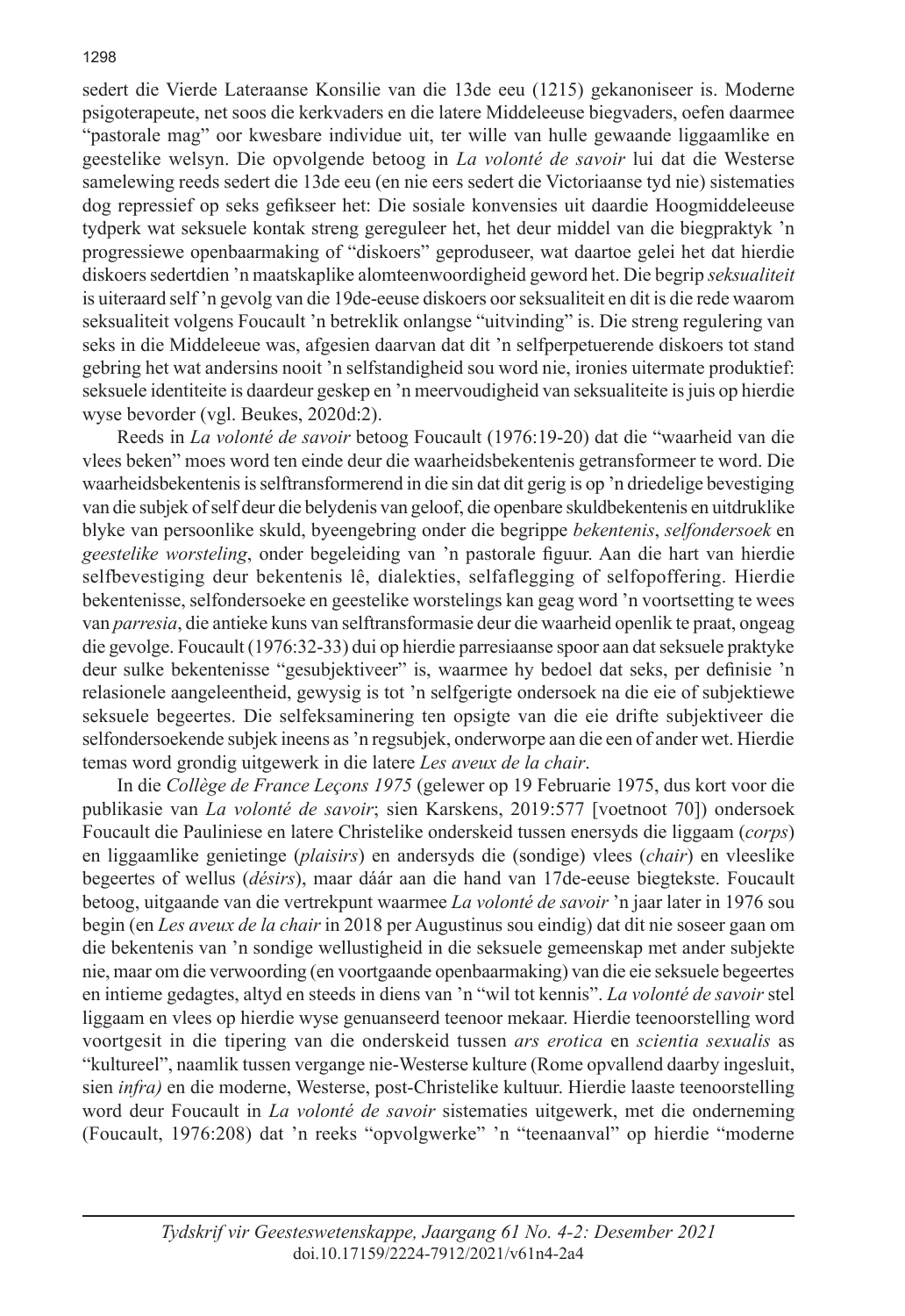seksualiteitsverklaring" sal behels wat nie sal "steun op vlees en begeerte" (*chair* en *désirs*) nie, maar "op die liggaam en die liggaamlike genietinge" (*corps* en *plaisirs*).

Op die agterblad van die eerste uitgawe van *La volonté de savoir* verskyn gevolglik 'n vyfdelige skema wat die beplande titels van sodanige seksualiteitskritiese opvolgwerke in die vooruitsig stel, maar wat uiteindelik nooit (of nog nie) verskyn het nie en ook nie in die wel gepubliseerde twee opvolgbande *Histoire de la sexualité 2: L'usage des plaisirs* en *Histoire de la sexualité 3: Le souci de soi* verwesenlik is soos Foucault dit aanvanklik wou hê nie: 1) *La chair et le corps*, 2) *La femme, la mère et l' hystérique*, <sup>17</sup> 3) *La croisade des enfants*, 18 4) *Population et races*, <sup>19</sup> en 5) *Les pervers*. <sup>20</sup> Hierdie titels – die manuskripte van 1 en 3 is in 2013 ook tot die uitgebreide Foucault-argief toegevoeg en sal hoogs waarskynlik die basis vir

<sup>17</sup> *La femme, la mère et l'hystérique* sou die oogmerk hê om die konseptualisering van histerie te ondersoek, juis omdat dit een van die vernaamste vertrekpunte van Freudiaanse psigoanalise was. Foucault wou vasstel presies waarom Freud so geïnteresseerd was in die psigiatriese sambreelbegrip *histerie* (wat etimologies teruggaan op die Griekse woord vir die baarmoeder/uterus, *hustera*) en veral hoe die "baarmoeder" en "histerie" sou saamhang om vroulike seksualiteite te produseer (wat vir Foucault in elk geval geen biologiese, mediese en veral psigiatriese gegewens is nie, maar ten diepste kultuurbemiddelde en daarom kontingente werklikhede).

<sup>18</sup> *La croisade des enfants* sou die moderne fiksasie (sowel geneeskundig as opvoedkundig) op seksualiteitsontwikkeling by jonger kinders ondersoek, met spesifieke verwysing na die rol van masturbasie in prepuberteit. Hierdie inderdaad eienaardige fiksasie is vir Foucault een van die helderste voorbeelde van die moderne verwetenskapliking en meer dikwels pseudoverwetenskapliking van seksualiteit, oftewel dít wat hy kenmerkend *scientia sexualis* noem.

<sup>19</sup> *Population et races* was veronderstel om Foucault se latere belangstelling in "bio-mag" en "biopolitiek" in te lei deur die moderne staat se goewermentalistiese (sien weer eindnoot 16) ingrepe op seksualiteit te ondersoek, met verwysing na byvoorbeeld geboorte- en bevolkingsbeperking. Aangesien die manuskrip van *Population et races* grootliks in die uitgebreide Foucault-argief van ná 2013 ontbreek, kan met redelike sekerheid aanvaar word dat die inhoud daarvan wel in die *Collège de France Leçons 1981–1982* neerslag gevind het, soos geredigeer en gepubliseer deur Gros (2001).

<sup>&</sup>lt;sup>20</sup> Foucault is as aktiewe homoseksueel dikwels daarvoor verkwalik dat hy nie aktivisties genoeg was om 20ste-eeuse gay-minderheidsbelange te bevorder nie (vgl. Beukes, 2020b:115-116, 143). Sy voorbehoude in hierdie verband leun terug na sy opvatting van die "moderne uitvinding van die homoseksueel", waarvolgens die identiteit van 'n bepaalde moderne subjek gereduseer sou kon word tot 'n bepaalde seksuele oriëntasie. Trouens, volgens die *scientia sexualis*-verstaan van homoseksualiteit verteenwoordig die homoseksueel 'n "tipe", 'n "spesie" en 'n "pasiënt". Foucault se berugte uitspraak "Voorheen was die sodomiet 'n sondaar, nou is die homoseksueel 'n spesie" (in Engelse vertalings dikwels weergegee as "The sodomite had been a temporary aberration, the homosexual was now a species"; Foucault, 1976:43; vgl. Beukes, 2019:1-2) dui die ontwikkeling van die 11de eeu na die 19de eeu aan wat die interpretasie van (moderne) "homoseksualiteit" betref: Foucault se "19de-eeuse *scientia sexualis*-homoseksueel" is 'n geheel ander verskynsel as die "sodomiet" van die 11de eeu, soos beskryf in onder meer die kloosterhervormer Petrus Damianus (1007–1072) se sensuurteks *Liber gomorrhianus* (1049; sien Beukes, 2019:1-2). Foucault betoog dat die 19de-eeuse homoseksueel nooit as 'n "*scientia sexualis-*gediagnoseerde pasiënt" sou gemanifesteer het sonder die eerste openbaarstelling van die "sodomiet" in vroeg-Middeleeuse konfessionele praktyke en die kanons van die tersaaklike konsilies (by Reims 1049 en daarna) nie, waarvan Damianus se teks (na my betoog in Beukes, 2019:1-8) die pouslik gesanksioneerde bron was. Die plan vir die beoogde vyfde opvolgwerk ná *La volonté de savoir*, aangedui met die werkstitel *Les pervers* ("Die afwykendes" of "Die abnormales"), moet teen hierdie agtergrond verstaan word. Foucault wou in *Les pervers* juis die ontwikkeling van die Middeleeuse "sodomiet" na die moderne "homoseksueel" met groter presisie naspeur as wat die geval in *La volonté de savoir* self was. Sy voorbehoud oor allerlei vorme van verset vanuit (vir my uitermate geldige) eietydse gay-protesbewegings was dat hierdie bewegings nie ontkom aan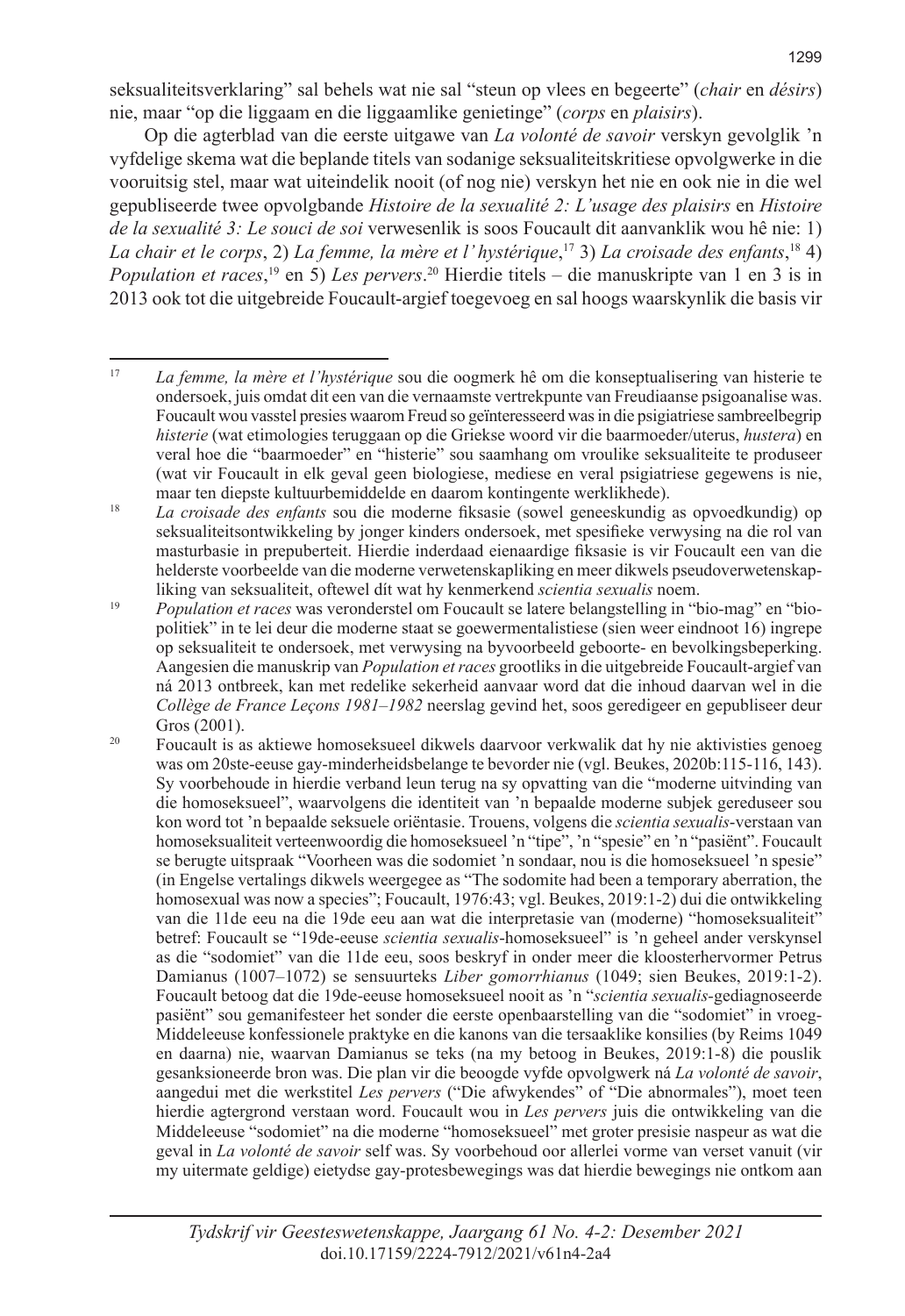verdere geredigeerde opvolgbande<sup>21</sup> in die reeks *Histoire de la sexualité* uitmaak – maak dit duidelik dat Foucault steeds op *La volonté de savoir* se spoor die verhouding tussen die "wil tot kennis" en moderne instellings (soos hospitale, klinieke, tronke, skole en fabrieke) wou ontleed. Die eerste van hierdie aanvanklik beplande opvolgwerke, *La chair et le corps*, fokus reeds in die titel eksplisiet op die onderskeid en wisselwerking tussen vlees (*chair*) en liggaam (*corps*).

Die gevorderde, gedeeltelik geredigeerde manuskrip en verwante aantekeninge vir hierdie eerste aanvanklik beoogde opvolgwerk – *La chair et le corps* – beslaan drie uit die ongeveer 100 kaste dokumente wat tot die verruimde Foucault-argief toegevoeg is (Gros, 2018:I [voetnoot 3]). Dit is ook duidelik dat Foucault reeds in *La chair et le corps22* die alternatiewe titel *Les aveux de la chair* oorweeg het (Gros, 2018:I [voetnoot 4]). *La chair et le corps* se wesenlike oogmerk was om die voortgaande institusionalisering van die biegpraktyk in die Laat Middeleeue (15de en selfs nog die 16de eeu) te ondersoek – reeds vanaf die Vierde Lateraanse Konsilie (1215), waarop die verpligte jaarlikse bieg gesakramentaliseer<sup>23</sup> is, maar in die

die histories kontingente aard van juis dít waarteen hulle dit het nie en dat hulle *scientia sexualis*kategoriserings onbedoeld met hulle verset bevestig. Daarby bevorder hierdie bewegings die openbaarmaking van dit wat vir Foucault ten opsigte van *ars erotica* juis algeheel privaat behoort te wees, naamlik seksuele begeerte (in *scientia sexualis*-terme tot uitdrukking gebring in "seksuele oriëntasie"). Foucault wou heeltemal van die moderne bolwerk van "seksualiteit" wegbeweeg: dit sluit in die moderne tipering van "homoseksualiteit" maar ook die "moderne *scientia sexualis*homoseksueel" se verset teen daardie tipering. Sonder om Foucault op hierdie punt uitdruklik teen te gaan, is ek van oortuiging dat sodanige gay-protesbewegings juis 'n voorbeeld van die soort "plaaslike verset" is waarop Foucault in ander kontekste wel aangedring het. As gays (ek tref geen geslagtelike onderskeid in hierdie verband nie en vind die term *lesbiër* algeheel pejoratief [sien Beukes, 2020d:1;5]) nie self 'n verset teen die psigiatriese vooroordeel ten opsigte van seksuele andersheid en die algemene poging tot die waarneming, beheer, normalisering en ondersoek van vorme van kulturele andersheid van stapel stuur nie, soos sedert die vroeë 1890s deur Freud en andere deur diagnose gestigmatiseer, wie anders sal?

<sup>21</sup> Gegewe die ideëhistoriese gapings wat steeds deur die drie gepubliseerde bande van *Histoire de la sexualité* en *Les aveux de la chair* as geredigeerde vierde band gelaat word, spesifiek ten opsigte van die 6de tot die 12de eeu en die 13de tot die 16de eeu, met minstens twee tersaaklike en gedeeltelik geredigeerde manuskripte (1 en 3 in hierdie lys: *La chair et le corps* en *La croisade des enfants*) wat sedert 2013 in die Foucault-argief by die Bibliothèque Nationale beskikbaar is, is *Les aveux de la chair* hoogs waarskynlik nié die laaste redigeringswerk in die reeks *Histoire de la sexualité* nie: Daar bestaan reeds 'n realistiese verwagting dat 'n vyfde (waarskynlik dan *La chair et le corps*) en 'n sesde (waarskynlik dan *La croisade des enfants*) band die lig sal sien om hierdie gapings tussen die kerkvaders en die vroeg-moderne tydperk – dit wil sê die Middeleeue – as sodanig te vul (sien Gros, 2018:VIII-X en Raffnsøe, 2018:415).]

<sup>22</sup> Onderstaande oorsig van *La chair et le corps*, waarvoor geen volledig geredigeerde teks tans nog bestaan nie, is grootliks gebaseer op Bernauer (2021:1) se hipotese dat *La chair et le corps* die outentieke tweede band in die reeks moes wees, gelees met Gros (2018:I-IX) se inleidende opmerkings by sy redigering van *Les aveux de la chair* en Chevallier (2011:137-42) se uitstekende oorsig van en inleiding tot Foucault se lesing van die patristiek, wat reeds in hierdie gedeeltelik geredigeerde manuskrip 'n aanvang neem.

<sup>23</sup> Reeds teen die negende eeu was die private bieg tussen die biegvader (of "konfessor", normaalweg 'n kerklike ampsdraer [priester, biskop, aartsbiskop of kanselier]) en biegsubjek egter 'n verpligte jaarlikse onderneming, wat deur die biegsubjek sélf aangevra moes word (sien Goodich, 1979:12). Teen die middel van die 11de eeu was die biegpraktyk volledig geformaliseer, sodat die biegvader die bieg in absolute stilte moes afneem en op geen wyse die inhoud van die bieg kon lei of ondergrawe nie. In daardie stadium, ook in die Oosterse Kerk, is die bieg in die oop ruimte van die kerkgebou afgeneem en nie in private bieghokkies of agter afskortings in liturgiese ruimtes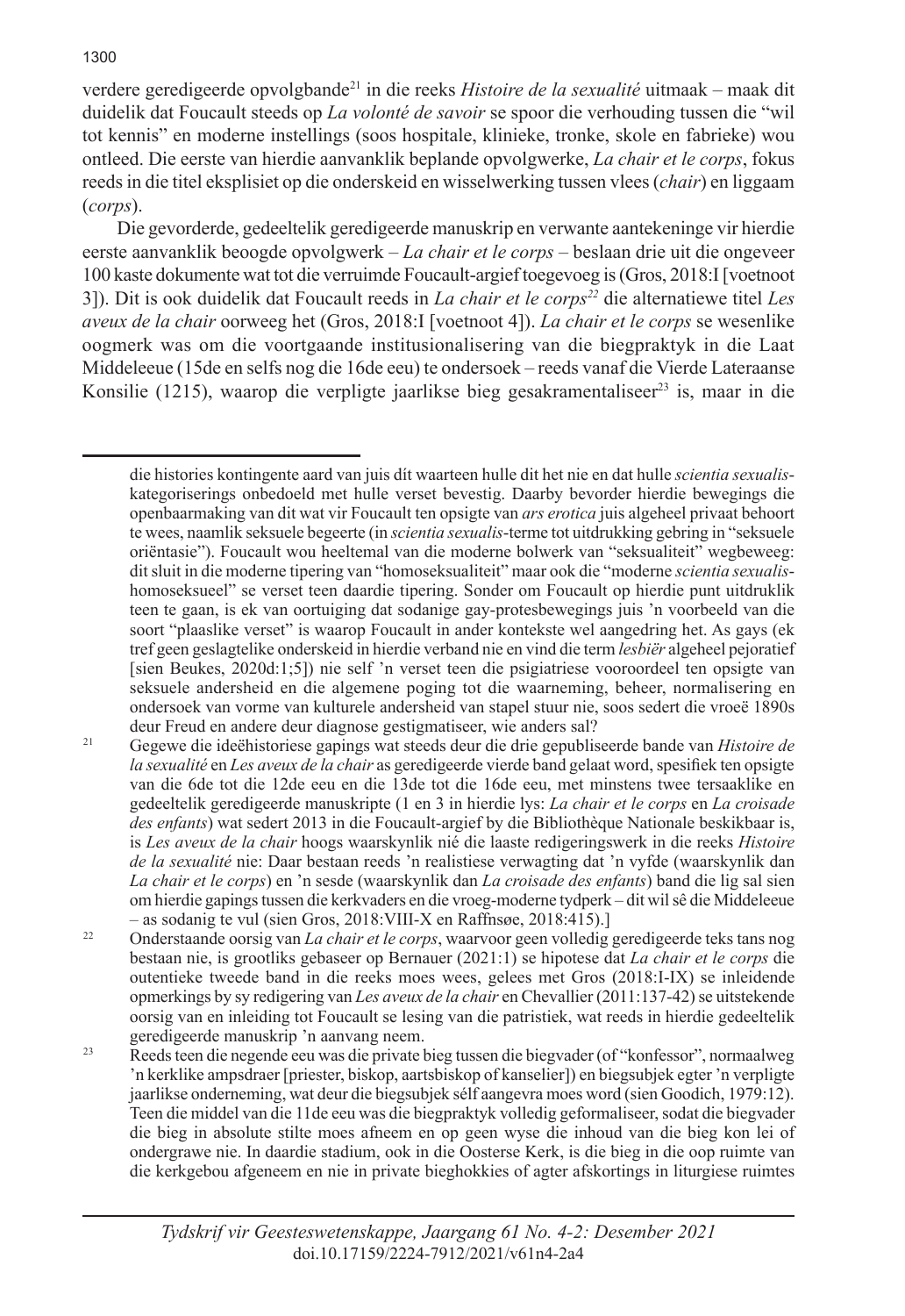besonder vanaf die Konsilie van Trent (1545–1563; *Concillium Tridentinum*), wat gevolg het op die Vyfde Lateraanse Konsilie (1512–1517, die laaste konsilie direk voor die Hervorming van 1517). Foucault volg in *La chair et le corps* die spoor wat hy reeds in *La volonté de savoir* uitgelê het na die openbare ruimte waarin seksualiteit diskoers sou word, naamlik die bieg as 'n vorm van waarheidsbekentenis: eenmaal in die ope gebring, selfs in die veronderstelde begrensde en sakramenteel vertroulike sfeer van die bieghokkie, sou seksuele voorkeure, begeertes en oriëntasies nooit weer privaat kon wees nie.

Foucault bevestig ook in *La chair et le corps* sy vroeëre onderskeid in *La volonté de savoir* (Foucault 1976:51-74) tussen twee Westerse perspektiewe op seksualiteit: Die eerste, *ars erotica*, verskuif die blik geografies vanaf Wes na Oos, na China, Japan en Indië, en kultuurhistories na Athene en Rome, waar *ars erotica* geassosieer is met 'n geheimenisvolle en erotiese kuns, opgeneem in mundaan-oorstygende seksuele ervarings wat nie op skande of skuld gedui het nie en dus geen verbod behoef het nie, mits dit in radikale privaatheid beoefen is (met die uitgangspunt dat enige vorm van openbaarmaking die veronderstelde plesier wat in hierdie verskuilde erotiese ondernemings opgesluit kon wees, sou vernietig; Foucault 1976:57-59). Die tweede perspektief, *scientia sexualis*, dui op die geleidelike verwetenskapliking van seksualiteit reeds sedert die Hoogmiddeleeue, dit wil sê 'n "kennis van seks" en juis daarom "seks*ualiteit*" waarvan die institusionele oorsprong inderdaad die Middeleeuse bieg was: As presies die teenoorgestelde van *ars erotica* is dit nie net die dinamiek van die bekentenishandeling – om te praat oor seks, om ondervra te word oor seks – wat ter sprake is nie, maar die voortgaande behoefte in die samelewing sélf om **aanhoudend** daaroor te bly praat, aangesien die "waarheid aangaande seks" nou immers in die ope gebring is. Die bieg, synde 'n vorm van bekentenis, speel so volgens Foucault se lesing 'n sentrale rol as 'n "individualiseringsprosedure deur mag" (Foucault, 1976:47).

Foucault wou in *La chair et le corps* dus naspeur hoe die diepgaande seksuele stemming van die bieg sedert bogenoemde Vyfde Lateraanse Konsilie en die Konsilie van Trent in die 15de en 16de eeu stelselmatig tot die selfs dringender seksueel georiënteerde perspektiewe van moderne psigoanalise aanleiding gegee het – en hoe die bieg diskursief as't ware in psigoanalise opgeneem is. Met ander woorde, Foucault se basisvraag is hoe die "bekentenis van waarhede" aangaande die seksuele self institusioneel tydens die moderne tydperk omvorm is. Die Middeleeuse biegvader en die moderne psigoanalis het immers een en dieselfde oogmerk: die naspeur van die bekennende subjek se beweegredes vir elke handeling, bewustelik en onbewustelik, hetsy geleef of gedroom, gerealiseer of gewens. Die Christendom se histories oordrewe belangstelling in die seksuele moraal sedert die patristiek vind dus duidelik neerslag in die alomteenwoordigheid van seks en die voyeuristiese aard van (veral Freudiaanse) psigoanalise op grond waarvan seksualiteit as 'n hermeneutiese sleutel funksioneer en die voorwaarde vir elke identiteitsontleding of "diagnose" is. Inderdaad: gestel teenoor *ars erotica* is die seks van *scientia sexualis* "saai seks" (Huijer, 2021), juis omdat hierdie moderne aanbod van seks nou 'n alomteenwoordigheid geword het. In hierdie opsig is daar geen verskil tussen die aard van die waarheidsbekentenis in die Middeleeuse bieghokkie en dié van die divan in die spreekkamer van 'n psigoanalis nie. Die biegsubjek, hetsy as 'n "sondaar" of 'n "pasiënt", is onderworpe aan ononderbroke selfontledings waarin selfs die mees verbygaande gedagte of herinnering gelaai kan wees met seksuele inhoude waarvan die waarheid ten volle beken

nie. Vanaf 1215 is die jaarlikse bieg dus as sakrament ingestel op grond van die besluite van die Vierde Lateraanse Konsilie. Die bieg sou daarna slegs met fisiese skeiding tussen die biegvader en biegsubjek in 'n bieghokkie kon plaasvind (Foucault, 1976:18, 58, 116).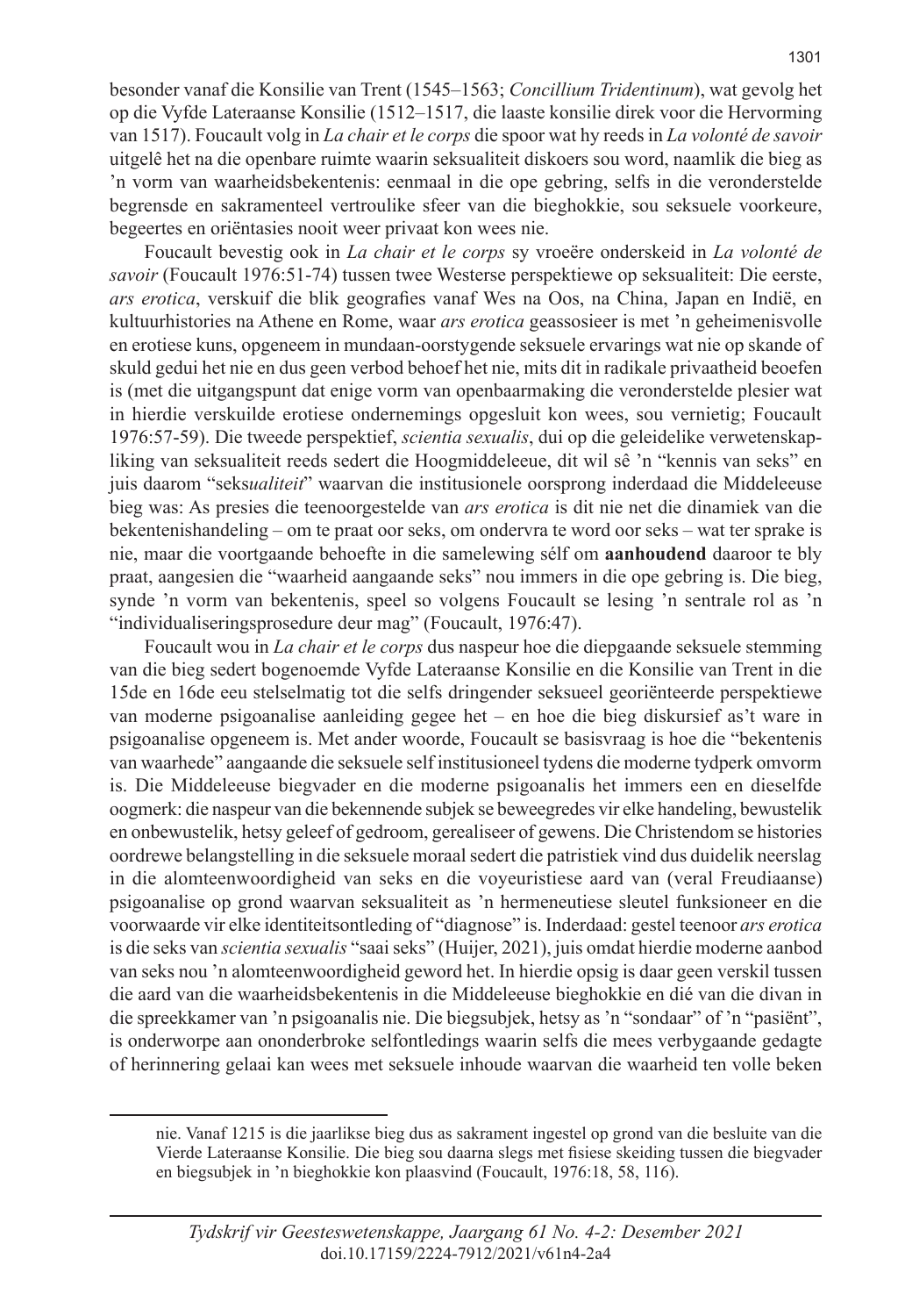moet word ten einde tot "verlossing" (of, in psigoanalitiese taal, tot "terapeutiese selfaanvaarding") te kom. Hierdie ononderbroke selfontledings het 'n "hermeneutiek van die self" (sien Gros, 2001) of "selftegnisering" tot gevolg.

Nietemin was die vroeg-Christelike pastoraat nie die sentrale fokuspunt in *La chair et le corps* soos wat dit wel in *Les aveux de la chair* is nie. Foucault wou ooreenkomstig sy interpretasie van die vroeë Christendom in *Les aveux de la chair* nie meer doen as om met bogenoemde as uitgangspunt aan te dui dat die Christelike bieg die morele inhoude van seksuele gedrag benadruk het nie, wat die ontwikkeling van strafkodes vir "oortreders" en die institusionalisering van pastorale magstrukture as gevolg gehad het en uiteindelik in bogenoemde 13de-eeuse sakramentalisering van die bieg 'n hoogtepunt bereik het. Foucault nuanseer in *La chair et le corps* (en dít is wel in die gepubliseerde tweede band van *Histoire de la sexualité* [*L'usage des plaisirs*] verder ontwikkel) ook sy kontingente beskouing van seksualiteit soos wat dit meer kursories reeds in *La volonté de savoir* aangebied is – naamlik dat seksualiteit die *scientia sexualis* of "wetenskaplike" resultaat van 'n nienoodsaaklike historiese ontwikkeling is, kultureel arbitrêr byeenbring in en bemiddel deur 'n veelheid verwetenskaplikte (dit is inderdaad *volonté de savoir*, *wil* tot kennis), psigologiese, fisiologiese en maatskaplike (plaaslik partikuliere) oorwegings.<sup>24</sup> Hierdie kulturele bemiddeling is algeheel onbeskeie: *scientia sexualis* maak nie slegs aanspraak op 'n legitieme waarheidsoeke deur bekentenis nie, maar impliseer dat daar inderdaad iets soos 'n oorspronklike, outentieke en "normale" seksualiteit ís. Enige variasie op sodanige outentieke seksualiteit dui op 'n afwyking en selfs 'n perversie van seksualiteit – en daarom op 'n "perverse mens" of 'n afwykende individu. Die norm vir afwyking in *scientia sexualis* is volgens Foucault inderdaad steeds *seksuele begeerte*, wat omgekeerd dus ook gebruik kan word om "normaliteit" (en gevolglik "gesondheid", "toerekeningsvatbaarheid", "sanitasie", "higiëne" en so meer) te definieer. Die moderne subjek word deur *scientia sexualis* dus opgestel volgens seksuele begeerte en enige en alle afwykings<sup>25</sup> daarvan (sien Foucault 1976:67-74).<sup>26</sup>

<sup>24</sup> In *L'usage des plaisirs* dui Foucault (1984a) aan dat seksualiteit in die Hellenistiese epog geheel ánders as in vroeë moderniteit verstaan is, terwyl die gepubliseerde derde band, *Le souci de soi* (Foucault, 1984b), die vroeg-Romeinse interpretasie ondersoek. Westers-moderne *scientia sexualis* word dus sistematies in hierdie tweede en derde band van *Histoire de la sexualité* teen die Hellenistiese en Romeinse (synde *ars erotica*) interpretasies afgespeel.

<sup>25</sup> "Afwykings" word in *scientia sexualis* gedefinieer aan die hand van die objekte van seksuele begeerte, byvoorbeeld liggaamlike fragmente van welke aard ook al, in liggaamsfetisjisme, instrumente wat pyn veroorsaak in sadisme en masochisme, en die (veronderstelde fokus op) liggaamsdele van persone van dieselfde geslag in selfdegeslag seksuele kontektse. Die afwykende identiteit van die begerende subjek word bepaal deur die koppeling van die afwykende begeerte met sodanige objekte van begeerte.

<sup>&</sup>lt;sup>26</sup> Ten einde die grense tussen die "normale" en die "afwykende" te definieer en te bestendig is "kennis van seksualiteit" of *scientia sexualis* vir die moderne paradigma dus absoluut noodsaaklik. Daar moet gevolglik soveel as moontlik oor seks gepraat word, verkieslik in die gemaklike "wetenskaplike" register van *scientia sexualis*. Hierdie register maak voorsiening vir (eufemistiese, transtalige en transkulturele) Latynse aanwysers soos *penis*, *vagina*, *clitoris*, *coitus* en so meer, wat dit maklik maak om onverstoord oor sake te praat wat baie meer robuust in die woordeskat van enige taal figureer – en, soos Foucault (1976:6;17) oortuigend aandui, is daar geen taal sónder sodanige seksuele woordeskat nie; hierdie woordeskat of seksuele vernakulêr is trouens die outentieke taal wat grotendeels, hoewel nie uitsluitlik nie, in private en *ars erotica*-kontekste van elke taal gebruik is (en word). Natuurlik was daar in die oorspronklike Latyn *self* (dus voor die moderne, Latynse *scientia sexualis-*hertoewysing) 'n seksuele woordeskat en dít is wat biegsubjekte in die Vroeë Middeleeue onafwendbaar in hulle bekentenisse moes gebruik: vir byvoorbeeld orale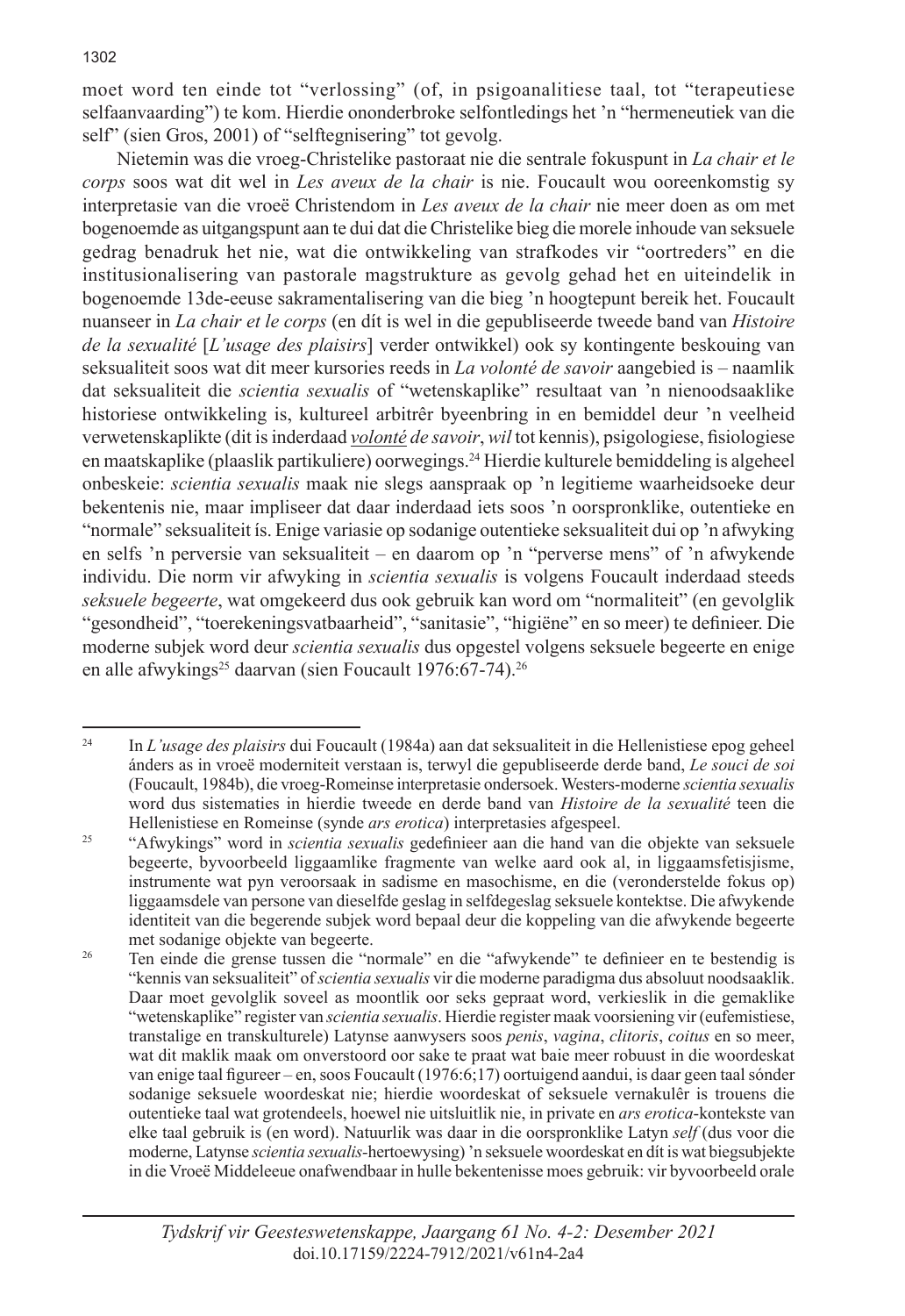*La chair et le corps* was dus veronderstel om die tweede band in die reeks *Histoire de la sexualité* te wees – maar dit het nie so gerealiseer nie. Die belangrikste funksie van hierdie (tans nog net 'n) gedeeltelik geredigeerde manuskrip en stel notas is dat dit gedien het as 'n inleier tot die tekste wat *Les aveux de la chair* uitmaak. Dit ondersoek die voortgaande institusionalisering van die biegpraktyk in die Laat Middeleeue van selfs naderby as in *La volonté de savoir*, dit verken die ontwikkeling van die seksuele stemming van die bieg van die Konsilie van Trent en die Vyfde Lateraanse Konsilie af tot in die moderne psigoanalise verder en dit verskaf verhelderende kommentaar op sentrale begrippe in sowel *La volonté de savoir* (veral ten opsigte van *ars erotica* en *scientia sexualis*) as in *Les aveux de la chair* (veral ten opsigte van die *vlees*) (vgl. Chevallier, 2021:1). Die drie kaste materiaal wat die manuskrip en toepaslike aantekeninge van *La chair et le corps* in die Foucault-argief bewaar, kan dan binne die afsienbare toekoms lei tot die publikasie van 'n vyfde band (dan vanselfsprekend weer geredigeer en tematies-chronologies buite plek) in die reeks (vgl. Gros, 2018:VIII-X). Die vraag is egter hoe die twee bande wat wél as *Histoire de la sexualité 2* en *3* in die reeks gepubliseer is, *L'usage des plaisirs* en *Le souci de soi*, terugkoppelend met *Les aveux de la chair* saamhang.

## **3. Die terugkoppeling van** *L'usage des plaisirs* **en** *Le souci de soi* **na** *Les aveux de la chair*

Van 1977 tot 1981 was Foucault, soos vermeld, op die een of ander wyse konstant gemoeid met patristiese literatuur, wat hy na bogenoemde sesdelige skema in opvolgbande van *La volonté de savoir* neerslag wou laat vind, met *Les chair et le corps* as die beoogde eerste daarvan. Foucault was nie seker hoe en waar hy dit wou doen nie: hy het in daardie stadium so 'n magdom oorspronklike materiaal tot sy beskikking gehad dat die bandverdeling van hierdie beoogde opvolgwerke 'n daadwerklike probleem geword het. Die manuskrip van *Les aveux de la chair* was egter in Junie 1984 amper voltooi; Foucault het trouens steeds daaraan gewerk gedurende sy laaste verblyf in die Pitie-Salpetrie-hospitaal in Parys, letterlik nog dae voor sy dood. Die werksdokument het toe reeds hierdie unieke titel gedra. Hoewel Foucault die manuskrip reeds in Oktober 1982 voorlopig by Gallimard ingedien het, was sy versoek (op grond van 'n aanbeveling van sy vriend die historikus van die oudheid Paul Veyne [vgl. Veyne, 1978]; Gros, 2018:VII*)* dat die uitgewer eers met die voorbereiding vir die publikasie van die manuskrip moes wag. Die inleidingshoofstuk in die werk het wel oor Hellenistiese en Romeinse seksuele praktyke gehandel, maar Foucault wou sy lesing van sommige van die primêre tekste hersien. Hy het hierdie hersiening breedweg reeds ingevoer in die *Collège de France Leçons 1980–1981*, op grond waarvan hy besluit het dat die opvolgband vir *Histoire de la sexualité 1: La volonté de savoir* hierdie Grieks-Romeinse praktyke sou byeenbring as *L'usage des plaisirs* en nié as *Les chair et le corps* nie. Die beoogde derde band van *Histoire de la sexualité* (dit sou dan *Les aveux de la chair* moes wees, wat ook die manuskrip van *Les chair et le corps* sou ingesluit het) sou dan die patristiese materiaal in hierdie derde band met die heidense materiaal in die tweede band vergelyk en integreer. Die *Collège de France Leçons* 

seks was dit *irrumo*, *fello*, *lingo mentula*, *lingo cunnus* en *lingo culus* (Adams, 1982:125;130;134). Die *scientia sexualis*-weergawe is opgebou uit die mees eufemistiese en oorwegend metaforiese begrippe uit hierdie oorspronklike Latynse register. Trouens, Adams (1982; vergelyk selfs net die begripperegister op bladsye 257-265) lys met grondige etimologiese verklarings die hele oorspronklike Latynse seksuele vernakulêr, wat letterlik honderde inskrywings bevat.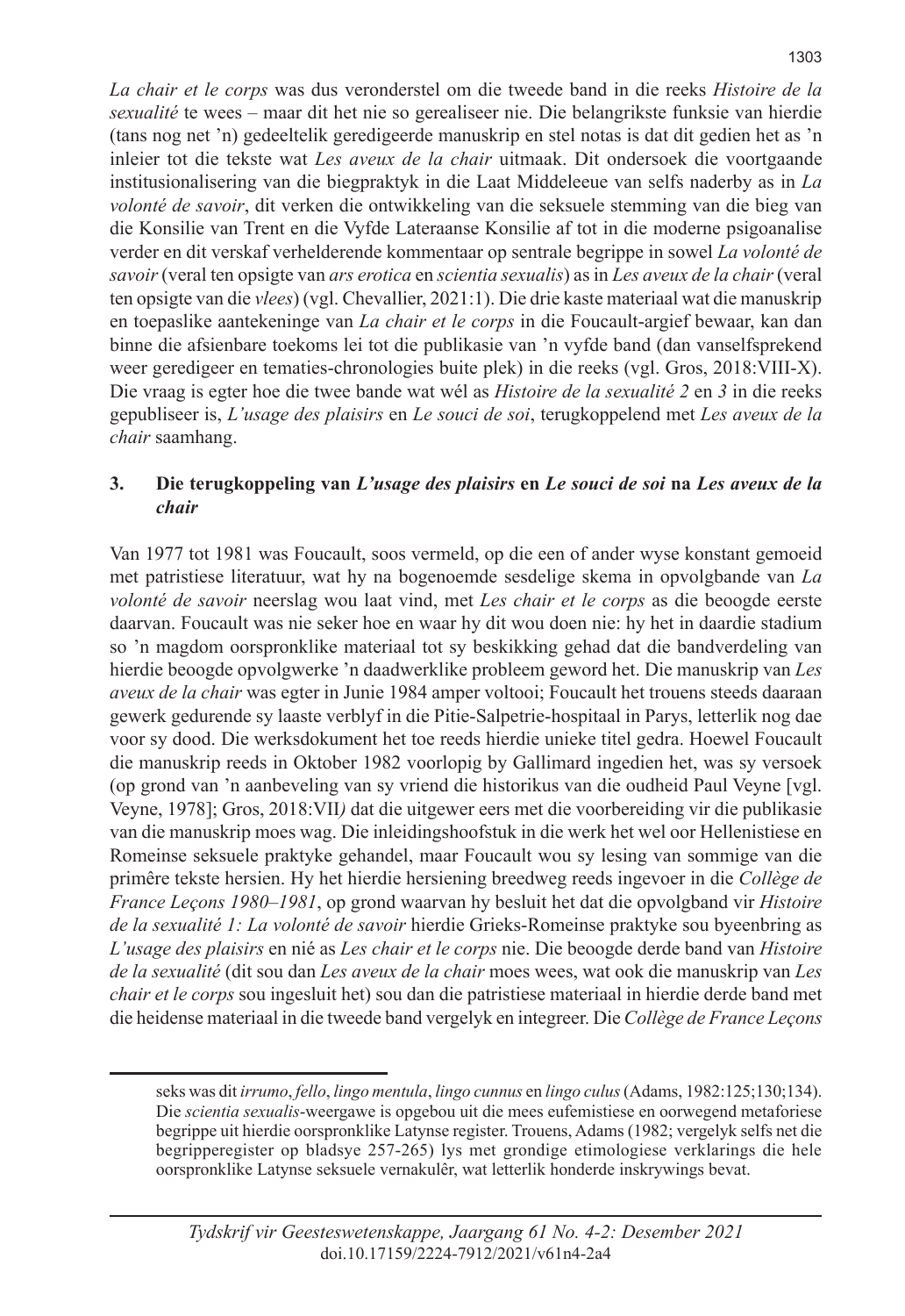*1981–1982* (in Gros, 2001, *L'herméneutique du sujet*) het hierop gevolg en het die wesenlike materiaal via vyf manuskripte verskaf vir wat in 2018 sou uitloop op die publikasie van die geredigeerde werk *Les aveux de la chair*.

Omdat die omvang van die materiaal vir die "nuut oorweegde" tweede band egter so enorm was, het Foucault dit wéér in twee verdeel, die eerste ("Hellenistiese") deel van 285 bladsye (in vertaling 293 bladsye met indeks) met die titel *L'usage des plaisirs* en die tweede ("Romeinse") deel van 284 bladsye (in vertaling 279 bladsye met indeks) as *Le souci de soi* (soos hy dit self in die inleiding van *L'usage des plaisirs* [1984a:3-13] verduidelik). *Le souci de soi* sou nou as die derde band van *Histoire de la sexualité* dien. Eers nadat hierdie proses van die skeiding in 'n meer hanteerbare tweede en derde band afgehandel is, het Foucault die manuskrip van *Les aveux de la chair* wat hy in Oktober 1982 by Gallimard ingedien het, teruggetrek om dit tot die vierde band van *Histoire de la sexualité* by te werk. Daar was inderdaad, met inbegrip van die aanvanklike voorbehoude wat Foucault oor hierdie manuskrip as vierde band gehad het en die feit dat die gefinaliseerde tweede (*L'usage des plaisirs*) en die derde (*Le souci de soi*) band nou daardie voorbehoude grondig behandel het, nie meer soveel afrondingswerk aan die manuskrip vir *Les aveux de la chair* oor nie. Daar was ongelukkig nie meer tyd vir Foucault oor om die laaste hoeke af te skuur en die tikkopié vir Gallimard af te teken nie.

Dit is dan hoe die drie gepubliseerde bande van *Histoire de la sexualité* van 1976 tot 1984 beslag gekry het, hoewel die materiaal vir *Les aveux de la chair*, wat sowel die manuskrip (saamgestel uit die *Collège de France Leçons 1981–1982*) en sommige aantekeninge van *Les chair et le corps* ingesluit het, reeds in 1980 afgehandel was. Dit is ook die rede waarom *Les aveux de la chair* oeuvre-chronologies meer korrek as die tweede band in die reeks sou moes dien, en nie as die vierde nie, en waarom hier van 'n "terugkoppeling" uit *L'usage des plaisirs* en *Le souci de soi* na *Les aveux de la chair* gepraat word.

In hierdie tweede en derde band van *Histoire de la sexualité* fokus Foucault op onder meer die probleem van seksuele beheerverlies, wanneer die seksuele handeling (veral ten opsigte van die verlies aan selfbeheer tydens orgasme) in 'n bepaalde ekonomie van plesier ingebed behoort te word ten einde die subjek steeds in staat te stel om aan die Hellenistiese ideaal van selfbemeestering te voldoen. In *Les aveux de la chair* word seksuele aktiwiteit egter geproblematiseer deur meer uitdruklik te fokus op seksuele begeerte of Augustynse *libido*, waarin die seksuele handeling nie in 'n ekonomie van plesier ingebed word nie, maar in 'n **ekonomie van waarheid**. Aangesien die opheffing van die kwaad of "verlossing van die bose" in die vroeg-Christelike ervaring gekoppel is aan ware selfkennis (wat die openbaarmaking of veruitwendiging van daardie kennis veronderstel, aangesien die subjek se eie oordeel nie vertrou kon word nie), moet die subjek sigself aan "tegnieke van die self" onderwerp (waaronder die bieg onder pastorale begeleiding) ten einde die self te "ken", sodat die waarheid dat hierdie self inderdaad deur seksuele begeerte besete is, gemanifesteer kan word. *Beken ter wille van ken*: ten einde kennende subjek te kon wees, moes die vroeg-Christelike subjek eers en eerstens bekennende subjek wees.

In die inleiding tot *L'usage des plaisirs* (Foucault, 1984a:1-32) dui Foucault die oogmerk van die tweede en die derde band van *Histoire de la sexualité* aan. Hy betoog dat hy geen behae in 'n konvensionele historiese oorsig van die ontwikkeling van beskouinge oor seks het nie, maar geïnteresseerd is in juis die wyse waarop hierdie beskouinge gekonseptualiseer is. Foucault wou uitdruklik ontsnap aan die impasse geskep deur die heersende (moderne) konseptuele raamwerk van seks en seksualiteit: Hierdie twee bande het volgens hom nie die oogmerk om 'n geskiedenis van seksuele gedragsvorme aan te bied nie, ook nie 'n geskiedenis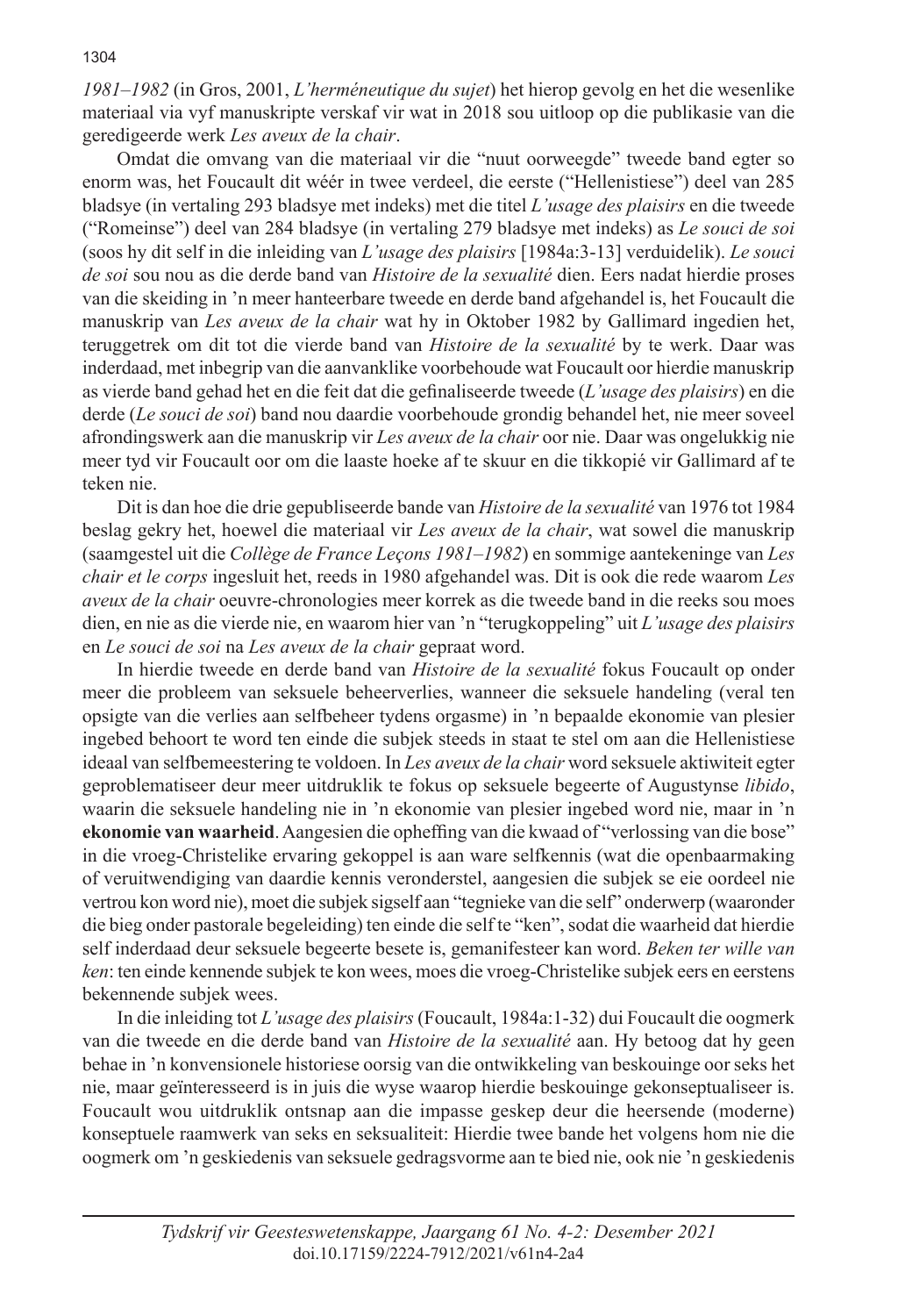van voorstellinge daaromtrent nie, maar 'n geskiedenis van "seksualiteit", en hy het beklemtoon dat die aanhalingstekens belangrik is (Foucault, 1984a:3). Foucault verduidelik dan dat seksualiteit 'n moderne (synde *scientia sexualis*, 'n spesifiek 19de-eeuse verskynsel) is wat geen semantiese presedent in die Hellenistiese en Romeinse kontekste het nie. Die Grieke en Romeine het toegewing aan die seksuele drifte as natuurlik beskou en eenvoudig daarna verwys as *ta aphrodisia* (τά Ἀφροδίσια, of *erga Aphrodites,* "die werke van Ἀφροδίτη", Foucault se voorkeurbegrip), wat nie soos *scientia sexualis* die verhouding tussen seksuele begeerte en identiteit probeer naspeur en gevolglik fokus op die objekte van begeerte nie (Foucault, 1984a:38-52). Die werke van Afrodite het in die Hellenisties-Romeinse konteks 'n diep maatskaplike karakter: Die fokus val trouens algeheel weg van objekte van begeerte en die seksuele identiteit van een of beide seksgenote en vra eerder na die posisie van die genote in die samelewing en juis hoe die betrokke ontmoeting bydra tot Afrodite se werke, dit wil sê die "gebruik" en ontwikkeling van die drifte.

Die Grieke vra gevolglik na die gebruik of *chresis* (χρῆσις) van die drifte vanuit die invalshoek van die morele karakter van die betrokke seksgenote (Foucault, 1984a:53-62): Nie seksuele begeerte of seksuele identiteit (oriëntasie) nie, maar die maatskaplike posisie of mag van die genote is deurslaggewend vir die verantwoording van die morele kwaliteit van die ontmoeting. Op grond van hierdie magsonderskeid tussen die genote is dit nie ter sake of 'n vry man 'n vrou of 'n manlike slaaf penetreer nie – mits die vry man nie 'n passiewe, ondergeskikte ("vroulike") rol in die ontmoeting inneem nie. Die Hellenistiese vry burgers het hiermee 'n morele stelsel ontwikkel waarin enige seksuele ontmoeting as opbouend in die gebruik van die drifte verantwoord kon word, mits aan hierdie norm van aktiewe selfhandhawing, oftewel die Hellenistiese sin vir selfbemeestering, voldoen kon word. Die Hellenistiese seksstelsel word dus voltrek aan die hand van maatskaplike oorwegings en nie biologiese gegewenhede nie (byvoorbeeld geslag of ouderdom in die geval van pederastie).<sup>27</sup>

Dit beteken nié die sanksionering van oordaad nie. Binne die raamwerk van Hellenistiese (veral Aristoteliese) etiek en estetika was *phronesis* (φρόνησῐς) 'n riglyn vir matigheid binne praktiese wysheidskontekste, wat seksuele aangeleenthede ingesluit het. "Natuurlik," soos wat hulle die drifte geag het, het die Grieke rekening gehou met die dionisiese potensiaal vir oorrompeling en gevolglike selfvernietiging deur 'n reslose toegewing aan die drifte. Die Hellenistiese ideaal van die verantwoorde gebruik van die drifte sou dus met die matigheid van die middeweg rekening wou hou sonder om voorskriftelik daaroor te wees. Die vry burger moes die gebruik van die drifte binne die raamwerk van sy eie individualiteit (wat die regte oomblik of *kairos* [καιρός] vir een is, kan dit vir 'n ander juis nié wees nie; Foucault, 1984a:57- 59) verantwoord en ontwikkel. Hierdie vry, eksistensiële en *kairos-*gedrewe benadering tot die gebruik van die drifte transformeer seksuele etiek tot 'n seksuele estetika, wat volgens Foucault (1984a:78-94) op 'n ewewigtige *ars erotica* dui waarin die verhouding tussen waarheid en vryheid tot estetiese uitdrukking gebring word en verhef word bo wat andersins die banaliteit van seks ter wille van seks is. Boonop bring Foucault (1984a:76-8; 80-1) hierdie Hellenistiese aanbod van matigheid in *ars erotica* in verband met *askesis* (ἄσκησις), wat volgens hom nie

<sup>27</sup> *Pederastie*, ter wille van duidelikheid, dui op die antieke, oorwegend Hellenistiese gebruik om postpuberale minderjariges seksueel deur volwassenes van dieselfde geslag op te voed. 'n Postpuberale jong man se eerste seksuele ervaring was binne daardie konteks met 'n ouer man en 'n postpuberale jong vrou se eerste seksuele ervaring met 'n ouer vrou (sien Beukes, 2019:7). Binne die Hellenistiese konteks van Afrodite se werke spreek dit vanself dat die jonger persoon die passiewe rol sou moes inneem.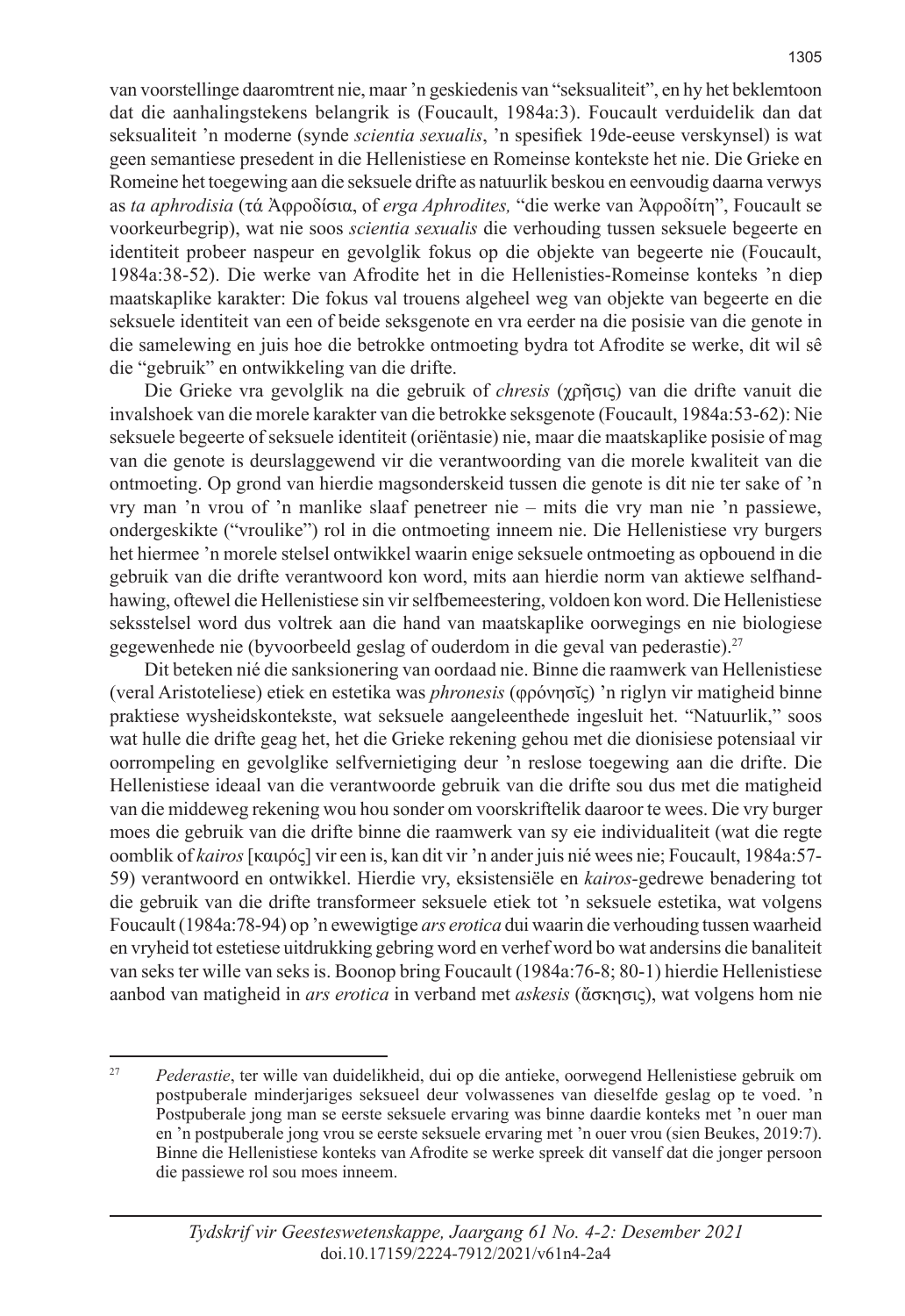(soos in die latere Bisantynse en Latyns-Westerse kloosterwese) op die sarkofobiese afwysing van alle seksuele aktiwiteite en verbintenisse dui nie, maar op 'n estetiese ontwikkeling, ordening of tegnisering (τέχνη) van die self deur dissipline, inoefening en bemeestering (Foucault, 1984a:90, 138-139). Sodanige asketiese "selfpraktyke" het die oogmerk om die (ook seksuele) lewe tot 'n kunswerk te transformeer (Foucault, 1984a:89-92). *L'usage des plaisirs* berei hiermee die diskursiewe bedding voor vir die wyer strekkende ontwikkeling van die verhouding tussen seks en die ontwikkeling of "versorging" van die self in *Le souci de soi*.

Hierdie derde band van *Histoire de la sexualité* verfyn die erotiese aanbod van die Hellenistiese *ars* in die tweede band uitdruklik binne Romeinse konteks. Die gedissiplineerde, selfontwikkelende toegewing aan die werke van Afrodite geld vir beide die Hellenistiese (*ta aphrodisia*) en die Romeinse (deur hulle die *venera* genoem, na die Romeinse naam vir Afrodite: Venus) konteks. Foucault (1984b:67-8) betoog egter dat die ontwikkeling vanaf ἄσκησις en τέχνη by die Grieke in die Romeinse seksuele etos van die *venera* rééds begin dui op **begeerte** – wat natuurlik die tiperende oorsaak van die toegewing aan die drifte binne die vroeg-Christelike moraal sou word. Die vrye en eksistensiële estetisering van seks by die Grieke begin so plek maak vir 'n Romeinse prioritisering van deïndividualiserende Stoïsynse opvattinge van 'n algemeen menslike natuur en die inperkende noodsaak van 'n onderwerping of onderdanigheid aan normatiewe raamwerke vir toegewings aan die drifte (wat in die vroeg-Christelike era kollektief-pastoraal afgedwing, streng beheer en obsessief gekontroleer sou word, juis in die bekentenisse van die vlees).

Die selftegniese estetisering van seks by die Grieke begin dus algaande plek maak vir 'n selfafleggende etisering daarvan by die Romeine, wat in verhewigde gedaante uiteindelik die Christelike seksuele moraal van beheer deur bekentenis sou begrond.

Nogeens anders gestel: die privatistiese *ars erotica* van die Grieke word reeds by die Romeine in 'n openbare proses van waarneming, beheer, normalisering en ondersoek geplaas; by die Grieke funksioneer die toegewing aan die drifte as 'n robuuste vorm van individuele maatskaplike (en politieke) selfbevestiging, terwyl die Romeine toenemend klem begin plaas op 'n kollektiewe normering van die gebruik van die drifte ter wille van maatskaplike (en politieke) orde en beheer. Laasgenoemde sou in die patristiek van die vroeë Christendom se puriteinse ordening van die drifte en beheer oor seksuele begeerte tot uitdrukking gebring word. Die patristiese beheer oor seksuele begeerte sou in *Les aveux de la chair* (sien Beukes, 2020a:3-7) juis as die primêre domein van ondersoek aangebied word.

## **4. Samevatting en gevolgtrekking**

Die tekstuele ontwikkeling en publikasiegeskiedenis van die huidige vier bande in die reeks *Histoire de la sexualité* in Foucault se oeuvre is duidelik kompleks en elkeen van hierdie vier tekste se ontstaan, oogmerke en plek binne die bestaande reeks en Foucault se groter oeuvre moet in ag geneem word as 'n mens die bestaande reeks as 'n samehangende aanbod wil waardeer. Wanneer egter in ag geneem word dat die vierde band in die reeks (*Les aveux de la chair*) tematies en ten opsigte van die tyd van afhandeling daarvan omstreeks 1980 eerder as die huidige tweede band verstaan moet word, terwyl die gepubliseerde tweede (*L'usage des plaisirs*) en derde band (*Le souci de soi*), wat eers in 1984 afgehandel en gepubliseer is, eerder as die huidige derde en vierde band in die reeks beskou moet word, val Foucault se terugwaartse ontwikkeling van die reeks vanaf die eerste band (*La volonté de savoir*) na *Les aveux de la chair* en van daar af na *Le souci de soi* en uiteindelik na *L'usage des plaisirs* meer deursigtig

#### 1306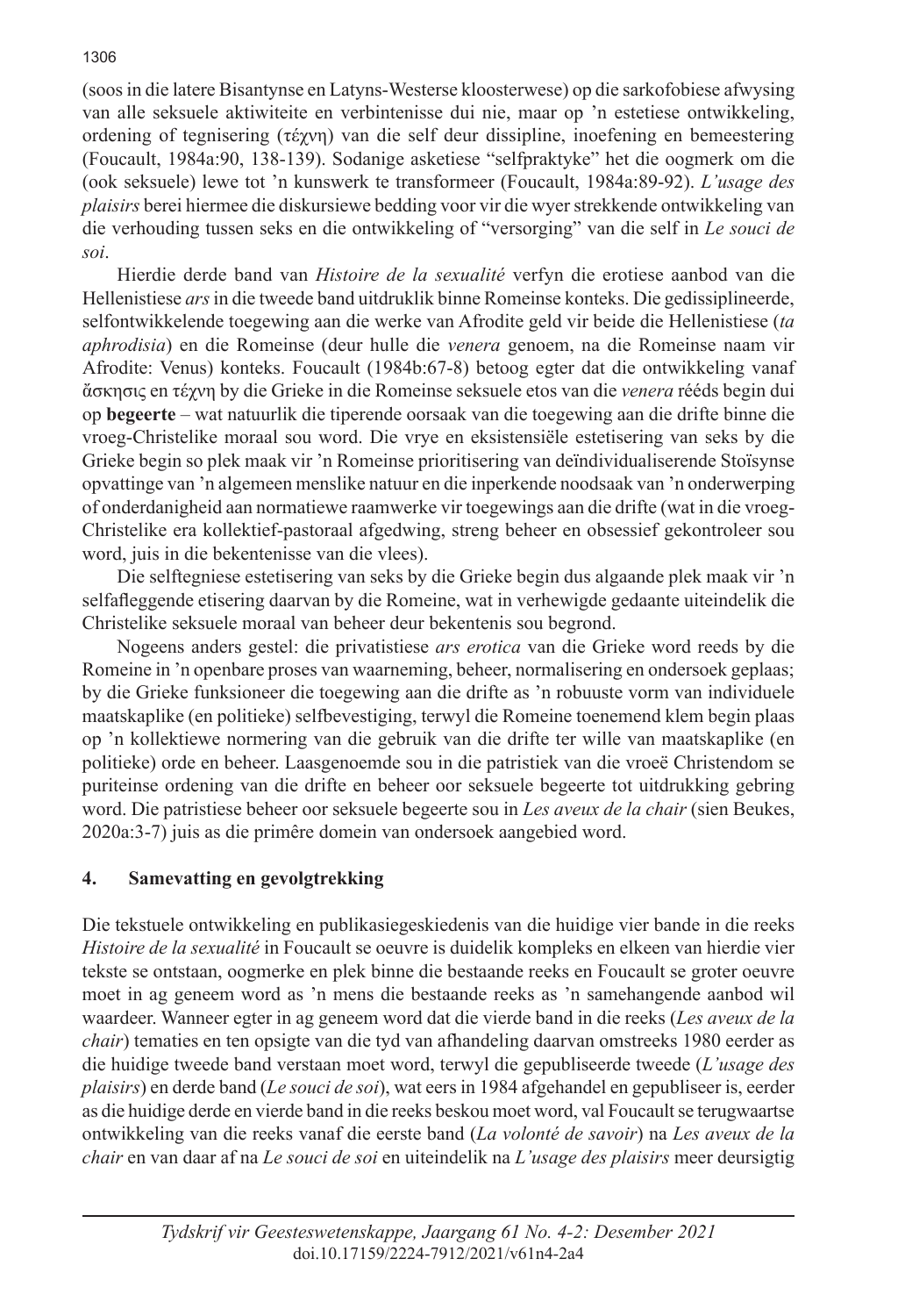en koherent op. Daarby moet in ag geneem word dat indien 'n vyfde (dit sou dan *La chair et le corps* moes wees) en sesde band (waarskynlik dan *La croisade des enfants*) uiteindelik ná die redigering daarvan uit die uitgebreide Foucault-argief gepubliseer word, dié twee tekste sou moes inskuif vóór *Les aveux de la chair*. Die nommering van die tweede en derde gepubliseerde band in die reeks *Histoire de la sexualité* sal in hierdie sin altyd verwarrend wees. Die eenvoudigste oplossing is om eerder met die "terugwaartse" ontwikkeling in die reeks rekening te hou as met die nommers wat aan die reeds gepubliseerde bande toegeken is: wat nié sal verander nie, is dat *La volonté de savoir* altyd die eerste band sal wees, *L'usage des plaisirs* altyd die laaste band en *Le souci de soi* altyd die voorlaaste band. 'n Tabel van die samehang van die huidige vier bande sou samevattend só daar kon uitsien (met *"korrekte" bandnommer* word dus die "terugwaartse", tydperkgebaseerde plek van die betrokke band in die reeks bedoel):

| <b>Titel</b>          | Gepubli-<br>seerde band-<br>nommer | "Korrekte"<br>band-<br>nommer | <b>Tydperk</b>                                                                       |
|-----------------------|------------------------------------|-------------------------------|--------------------------------------------------------------------------------------|
| La volonté de savoir  |                                    |                               | Vroegmoderne, met niesistema-<br>tiese verwysings na die Hoog-<br>en Laat Middeleeue |
| Les aveux de la chair | 4                                  | $\mathfrak{D}$                | Patristiek en Vroeë Middeleeue                                                       |
| Le souci de soi       | 3                                  | 3                             | Vroeg-Romeinse tydperk                                                               |
| L'usage des plaisirs  | 2                                  | 4                             | Hellenistiese tydperk                                                                |

Indien *La chair et le corps* dus as die vyfde en *La croisade des enfants* as die sesde geredigeerde band in die reeks gepubliseer word, sal die tabel egter soos volg moes lyk:

| <b>Titel</b>               | Gepubli-<br>seerde band-<br>nommer | "Korrekte"<br>band-<br>nommer | <b>Tydperk</b>                                                                       |
|----------------------------|------------------------------------|-------------------------------|--------------------------------------------------------------------------------------|
| La volonté de savoir       |                                    |                               | Vroegmoderne, met niesistema-<br>tiese verwysings na die Hoog-<br>en Laat Middeleeue |
| La croisade des<br>enfants | 6                                  | $\mathfrak{D}$                | Laat Middeleeue, Hervorming<br>en Teenhervorming                                     |
| La chair et le corps       | 5                                  | 3                             | Hoogmiddeleeue                                                                       |
| Les aveux de la chair      | $\overline{4}$                     | $\overline{4}$                | Patristiek en Vroeë Middeleeue                                                       |
| Le souci de soi            | 3                                  | 5                             | Vroeg-Romeinse tydperke                                                              |
| L'usage des plaisirs       | $\mathfrak{D}$                     | 6                             | Hellenistiese tydperk                                                                |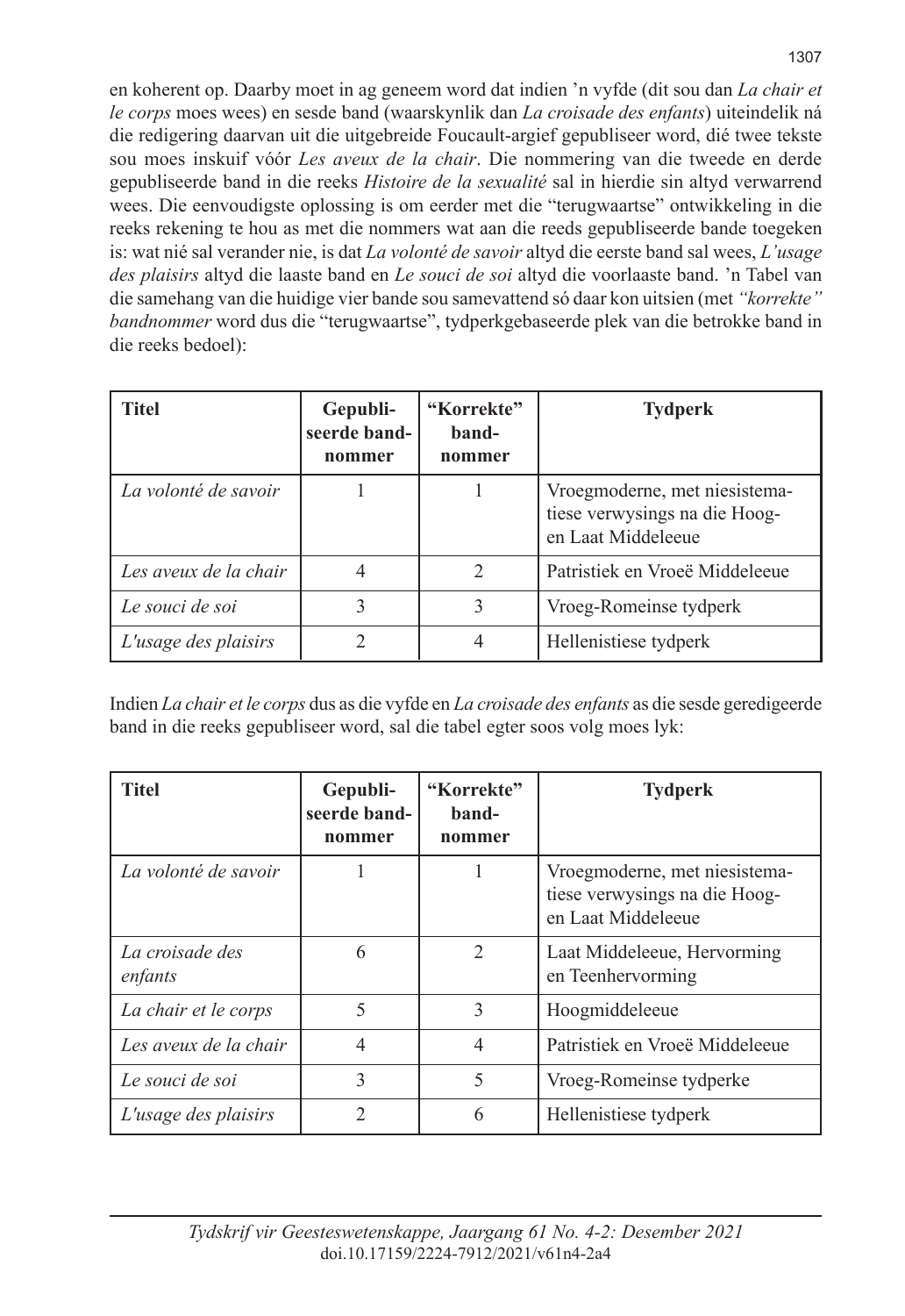## **BIBLIOGRAFIE**

Adams, JN. 1982. *The Latin sexual vocabulary*. London: Duckworth.

- Bernauer, J. 2021. Fascinating flesh: Revealing the spiritual Foucault. Voordrag gehou by die internasionale konferensie *Foucault's Confessions* op 4 Mei 2021, georganiseer en befonds deur die Departement Godsdienswetenskap, Rice-Universiteit, Houston. https://foucaultsconfessions.org/ [31 Mei 2021].
- Beukes, J. 2019. "Foucault se sodomiet": Damianus se *Liber gomorrhianus* (1049) heropen. *HTS Teologiese Studies/Theological Studies* 75(4):1-13. https://doi.org/10.4102/hts.v75i4.5216 [30 Maart 2021].
- Beukes, J. 2020a. *Histoire de la sexualité* "*4*" (*Les aveux de la chair*): Aantekeninge vanuit die Nederlandse Foucault-navorsing. *Verbum et Ecclesia* 41(1):1-14. https://doi.org/10.4102/ve.v41i1.2078 [30 Mei 2021].
- Beukes, J. 2020b. *Foucault in Iran, 1978–1979*. Cape Town: AOSIS. https://doi.org/10.4102/aosis.2020. BK203 [31 Augustus 2021].
- Beukes, J. 2020c. *Middeleeuse Filosofie, Volume I & II.* Pretoria: Akademia.
- Beukes, J. 2020d. Intervroulike seksualiteit in die latere Middeleeue: 'n Ideëhistoriese oorsig. *Verbum et Ecclesia* 41(1):1-13. https://doi.org/10.4102/ve.v41i1.2074 [30 Mei 2021].
- Beukes, J. 2021a. Augustinus en vroulike homoërotiek in die vroeë Middeleeue: 'n Foucaultiaanse ideëhistoriese interpretasie. *HTS Theological Studies* 77(4):1-12. https://doi.org/10.4102/hts.v77i4.6880 [31 Oktober 2021].
- Beukes, J. 2021b. *Raptus* en die "vorm van die wil": 'n transgressiewe lesing van Foucault se Augustinusinterpretasie in *Les aveux de la chair*. *Verbum et Ecclesia* 42(1). (Ter perse).
- Beukes, J. 2021c. Michel Foucault on Methodius of Olympus (d.ca.311) in *Les aveux de la chair*: Patrick Vandermeersch's analysis contextualised. *HTS Theological Studies* 77(4):1-12. https://doi. org/10.4102/hts.v77i4.6912 [31 Oktober 2021].
- Brion, F & Harcourt, BE (eds). 2012. *Michel Foucault. Mal faire, dire vrai: Fonction de l'aveu en justice: Cours de Louvain, 1981*. Louvain-la-Neuve: Presses universitaires de Louvain.
- Chevallier, P. 2011a. *Foucault et le christianisme.* Lyon: ENS Éditions.
- Chevallier, P. 2011b. Foucault et les sources patristiques. In Artieres, P, Bert, JF, Gros, F & Revel, J (eds). *Foucault.* Cahiers de L'Herne 95. Paris: L'Herne, pp. 137-142.
- Chevallier, P. 2021. The birth of *Confessions of the flesh*. Voordrag gehou by die internasionale konferensie *Foucault's Confessions* op 11 Mei 2021, georganiseer en befonds deur die Departement Godsdienswetenskap, Rice-Universiteit, Houston. https://foucaultsconfessions.org/ [30 Mei 2021].
- Clements, NK. 2021a. Foucault's Christianities. *Journal of the American Academy of Religion* 89(1):1- 40. https://doi.org/10.1093/jaarel/lfab024 [27 April 2021].
- Clements, NK. 2021b. Foucault's Christianities. Voordrag gehou by die internasionale konferensie *Foucault's Confessions* op 19 Mei 2021, georganiseer en befonds deur die Departement Godsdienswetenskap, Rice-Universiteit, Houston. https://foucaultsconfessions.org/ [30 Mei 2021].
- De Wet, CL. 2020. "Le devoir des époux": Michel Foucault's reading of John Chrysostom's marital ethic in *Histoire de la sexualité 4: Les aveux de la chair* ([1982–1984] 2018). *Religion and Theology,* 27(1-2):114-151.
- Elden, S. 2016. *Foucault's last decade*. Cambridge: Polity Press.
- Elden, S. 2018. Review: Michel Foucault, *Histoire de la sexualité 4: Les aveux de la chair*. *Theory, Culture and Society,* 35(7-8):293-311.
- Ewald, F, Fontana, A & Senellart, M (eds). 2004. *Michel Foucault. Sécurité, Territoire, Population. Cours au Collège de France, 1977–1978*. Paris: Seuil/Gallimard.
- Ewald, F, Fontana, A & Senellart, M (eds). 2012. *Michel Foucault. Du gouvernement des Vivants. Cours au Collège de France, 1979–1980*. Paris: Seuil/Gallimard.
- Foucault, M. 1976 (Engelse vertaling 1978). *Histoire de la sexualité 1: La volonté de savoir*. Collection Bibliothèque des Histoires. Paris: (Éditions) Gallimard. (*The history of sexuality, Volume 1: The will to knowledge*. Hurley, R [transl.]. New York: Pantheon).
- Foucault, M. 1984a (Engelse vertaling 1985). *Histoire de la sexualité 2: L'usage des plaisirs*. Collection Bibliothèque des Histoires. Paris: (Éditions) Gallimard. (*The history of sexuality, Volume 2: The use of pleasure.* Hurley, R [transl.]. New York: Random House).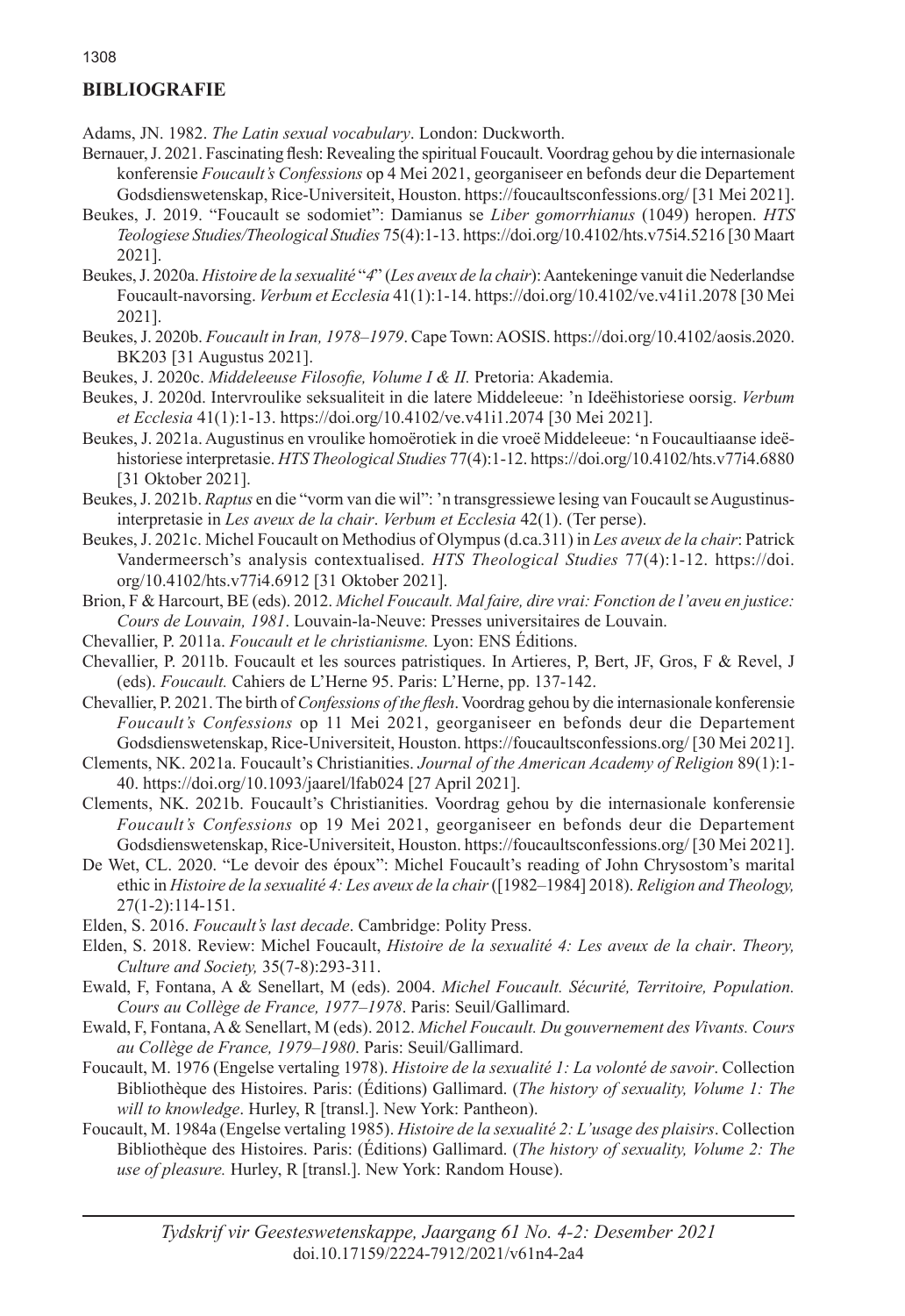- Foucault, M. 1984b (Engelse vertaling 1986). *Histoire de la sexualité 3: Le souci de soi*. Collection Bibliothèque des Histoires. Paris: (Éditions) Gallimard. (*The history of sexuality, Volume 3: The care of the Self.* Hurley, R [transl.]. New York: Pantheon).
- Foucault, M. 2018 (Engelse vertaling 2021). *Histoire de la sexualité 4: Les aveux de la chair*. Bibliothèque des Histoires. Paris: (Éditions) Gallimard. (*The history of sexuality, Volume 4: Confessions of the flesh.* Hurley, R [transl.]. New York: Pantheon).
- Goodich, M. 1979. *The Unmentionable Vice. Homosexuality in the later Medieval period*. Santa Barbara: Ross-Erikson.
- Gros, F (ed.). 2001. *Michel Foucault*, *L'herméneutique du sujet: Cours au Collège de France, 1981–1982*. Paris: Seuil/Gallimard.
- Gros, F (ed.). 2015. *Michel Foucault. Œuvres I, II.* Collection Bibliothèque de la Pléiade 607–608. Paris: (Éditions) Gallimard.
- Gros, F (ed.). 2018. *Michel Foucault, Histoire de la sexualité 4: Les aveux de la chair*. Collection Bibliothèque des Histoires. Paris: (Éditions) Gallimard.
- Holierhoek, J (vert.). 2017. *Geschiedenis van de seksualiteit I–III*. Amsterdam: Boom Uitgeverij.
- Holierhoek, J (vert.). 2020. *Bekentenissen van het vlees. Geschiedenis van de seksualiteit IV.* Amsterdam: Boom Uitgeverij.
- Huijer, M. 2021. Seks is saai: Vroegchristelijke versus moderne seksuele bekentenissen by Foucault. Voordrag gehou by die aanlyn colloquium van die vakvereniging *Foucault Cirkel Nederland/België* op 24 September 2021, georganiseer deur die Titus Brandsma Instituut, Radboud-Universiteit, Nijmegen, Nederland.
- Karskens, M. 2012. *Michel Foucault*. Amsterdam: Boom Uitgeverij.
- Karskens, M. 2019. Kritische studie. Het regime van de bekentenissen. Foucaults *Histoire de la sexualité 4: Les aveux de la chair*. *Tijdschrift voor Filosofie,* 81(3):559-581.
- Karskens, M. 2021. De religieuze codering van spiritualiteit: Martelaarschap en zelf-offer. Voordrag gehou by die aanlyn colloquium van die vakvereniging *Foucault Cirkel Nederland/België* op 12 Maart 2021, georganiseer deur die Titus Brandsma Instituut, Radboud-Universiteit, Nijmegen, Nederland.
- Klinkenberg, P, Hoeks, H, Boekraad, HC & Van Dorsselaer, K (vert.). 1984–1985. *Michel Foucault. Geschiedenis van de seksualiteit*. Nijmegen: SUN.
- Leezenberg, M. 2018. Foucaults *Les aveux de la chair*: Een eerste bespreking, 1-5. https://www.academia. edu/35977814/Foucaults Les aveux de la chair Een eerste bespreking. [30 Mei 2021]. Sien gelyklopend "Foucault, seks en Augustinus". *De Nederlandse Boekengids*, April-Mei 2018:6-7.
- Leezenberg, M. 2019. Foucault's 1960s lectures on sexuality: *Deux cours inédits de Michel Foucault sur la sexualité* (2018). Voordrag gehou by die colloquium van die vakvereniging *Foucault Cirkel Nederland/België* op 12 Desember 2019, Departement Filosofie, Universiteit Amsterdam, Nederland.
- Leezenberg, M. 2021. Van Geert Grote tot Ignatius van Loyola: Seks, spiritualiteit en gouvernmentaliteit in de Late Middeleeuwen. Voordrag gehou by die aanlyn colloquium van die vakvereniging *Foucault Cirkel Nederland/België* op 21 Mei 2021, georganiseer deur die Titus Brandsma Instituut, Radboud Universiteit, Nijmegen, Nederland.
- Massot, M-L, Sforzini, A & Ventresque, V. 2018. Transcribing Foucault's handwriting with *Transkribus*. *Foucault Fiches de Lecture* 6 November 2018:1-12. Ook by https://hal.archives-ouvertes.fr/hal-01913435v1/document [30 Julie 2021].
- Nestle, E & Aland, K (eds). 2012. *Nestle-Aland Novum Testamentum Graece*. 28 ed. Stuttgart: German Bible Society.
- Paras, E. 2006. *Foucault 2.0: Beyond power and knowledge*. New York: Other Press.
- Praet, D. 2020. Augustine of Hippo and Michel Foucault's history of sexuality. In Dupont, A, François, W & Leemans, J (eds). *Nos sumus tempora: Studies on Augustine and his reception offered to Mathijs Lamberigts*. Louvain: Peeters, pp. 213-236. http://hdl.handle.net/1854/LU-8685052 [30 Julie 2021].
- Raffnsøe, S. 2018. Michel Foucault's *Confessions of the flesh*. The fourth volume of the *History of sexuality*. *Foucault Studies,* 25(1):393-421.